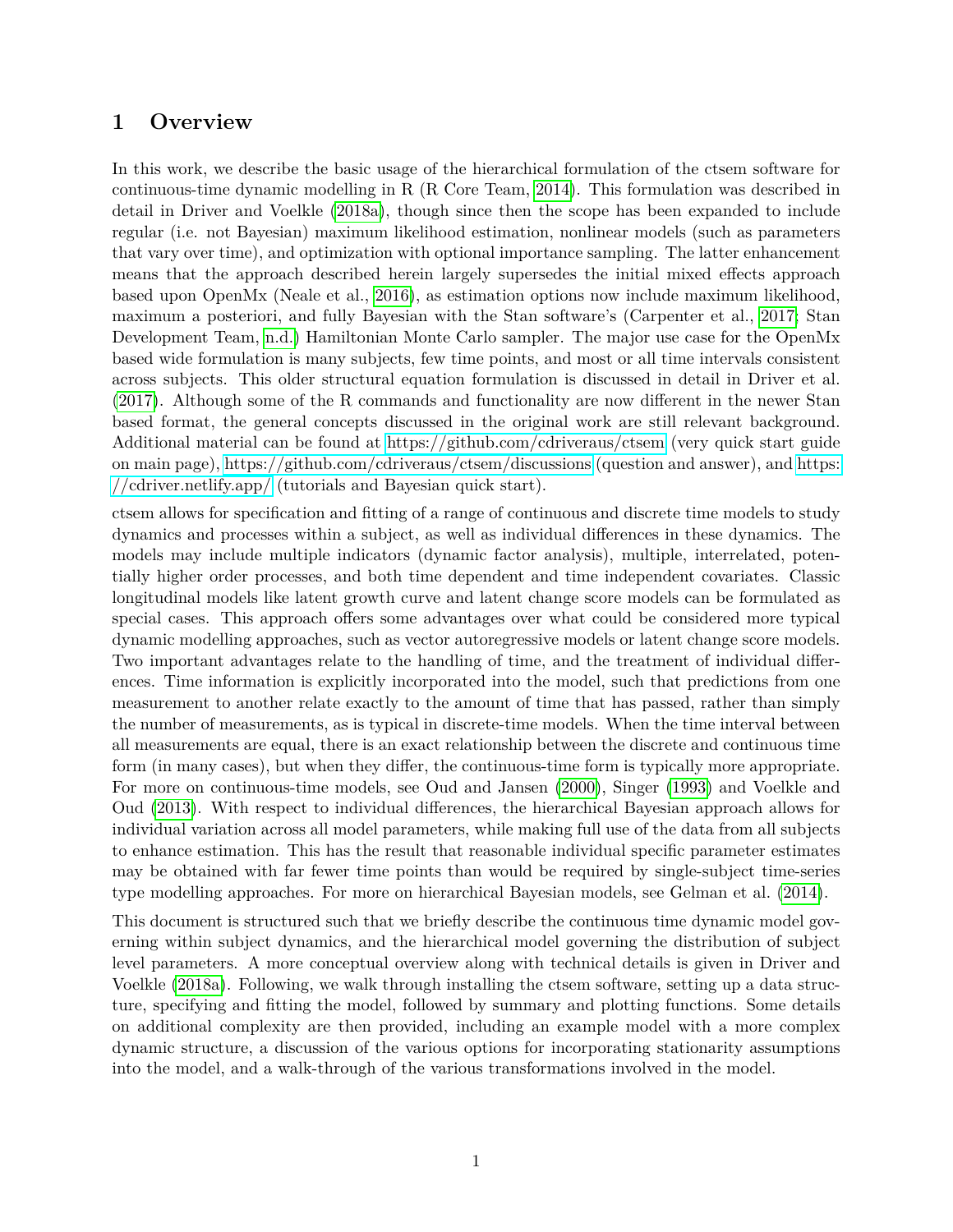#### **1.1 Subject level latent dynamic model**

This section describes the subject level model characterising the system dynamics and measurement properties. Although we do not describe it explicitly, the corresponding discrete time autoregressive  $/$  moving average models can be specified and use the same set of parameter matrices we describe. The subject level dynamics are described by the following stochastic differential equation:

<span id="page-1-0"></span>
$$
d\boldsymbol{\eta}(t) = \left(\mathbf{A}\boldsymbol{\eta}(t) + \mathbf{b} + \mathbf{M}\boldsymbol{\chi}(t)\right)dt + \mathbf{G}d\mathbf{W}(t)
$$
\n(1)

Vector  $\eta(t) \in \mathbb{R}^v$  represents the state of the latent processes at time *t*. The matrix  $\mathbf{A} \in \mathbb{R}^{v \times v}$ (DRIFT) represents the drift matrix, with auto effects on the diagonal and cross effects on the off-diagonals characterizing the temporal dynamics of the processes.

The continuous time intercept vector  $\mathbf{b} \in \mathbb{R}^v$  (CINT), in combination with **A**, determines the long-term level at which the processes fluctuate around.

Time dependent predictors  $\chi(t)$  represent inputs to the system that vary over time and are inde-pendent of fluctuations in the system. Equation [1](#page-1-0) shows a generalized form for time dependent predictors, that could be treated a variety of ways dependent on the assumed time course of time dependent predictors and their effects. We use a simple impulse form shown in Equation [2,](#page-1-1) in which the predictors are treated as impacting the processes only at the instant of an observation occasion *u*. When necessary, the evolution over time can be modeled by extending the state matrices, for examples and discussion see Driver and Voelkle [\(2018b\)](#page-20-5).

<span id="page-1-1"></span>
$$
\chi(t) = \sum_{u \in \mathbf{U}} \mathbf{x}_u \delta(t - t_u) \tag{2}
$$

Here, time dependent predictors  $\mathbf{x}_u \in \mathbb{R}^l$  (tdpreds) are observed at measurement occasions  $u \in \mathbf{U}$ . The Dirac delta function  $\delta(t - t_u)$  is a generalized function that is  $\infty$  at 0 and 0 elsewhere, yet has an integral of 1 (when 0 is in the range of integration). It is useful to model an impulse to a system, and here is scaled by the vector of time dependent predictors  $x_u$ . The effect of these impulses on processes  $\boldsymbol{\eta}(t)$  is then  $\mathbf{M} \in \mathbb{R}^{v \times l}$  (TDPREDEFFECT).

 $\mathbf{W}(t) \in \mathbb{R}^v$  (DIFFUSION) represents independent Wiener processes, with a Wiener process being a random-walk in continuous time.  $d\mathbf{W}(t)$  is meaningful in the context of stochastic differential equations, and represents the stochastic error term, an infinitesimally small increment of the Wiener process. Lower triangular matrix  $\mathbf{G} \in \mathbb{R}^{v \times v}$  represents the effect of this noise on the change in  $\eta(t)$ . **Q**, where  $\mathbf{Q} = \mathbf{G} \mathbf{G}^\top$ , represents the variance-covariance matrix of the diffusion process in continuous time.

#### **1.2 Subject level measurement model**

The latent process vector  $\eta(t)$  has measurement model:

$$
\mathbf{y}(t) = \mathbf{\Lambda}\boldsymbol{\eta}(t) + \boldsymbol{\tau} + \boldsymbol{\epsilon}(t) \quad \text{where } \boldsymbol{\epsilon}(t) \sim \mathbf{N}(\mathbf{0}_c, \boldsymbol{\Theta}) \tag{3}
$$

 $\mathbf{y}(t) \in \mathbb{R}^c$  is the vector of manifest variables,  $\mathbf{\Lambda} \in \mathbb{R}^{c \times v}$  (LAMBDA) represents the factor loadings, and  $\tau \in \mathbb{R}^c$  (MANIFESTMEANS) the manifest intercepts. The residual vector  $\epsilon \in \mathbb{R}^c$  has  $\overline{\mathbf{c}}$  covariance matrix  $\mathbf{\Theta} \in \mathbb{R}^{c \times c}$  (MANIFESTVAR).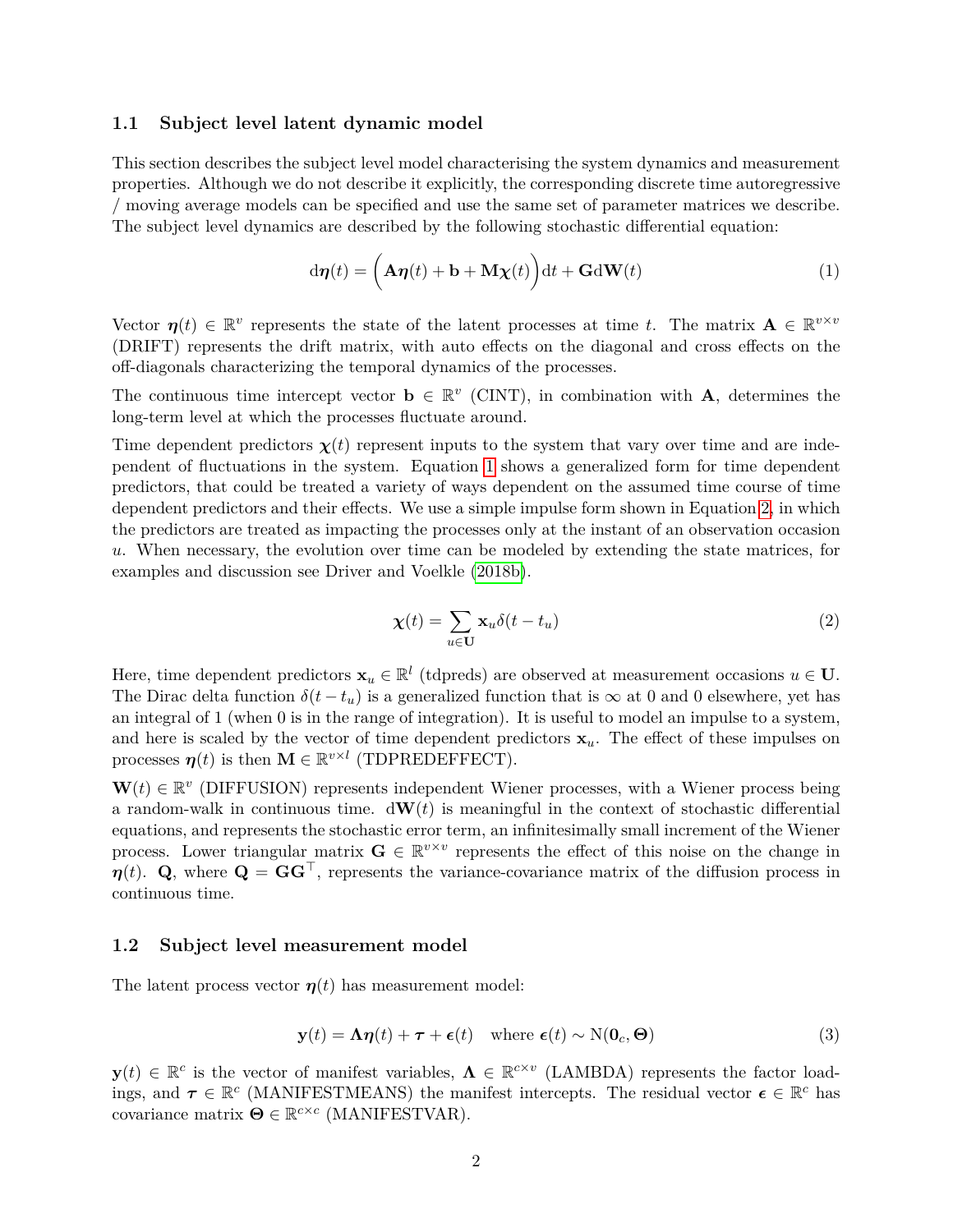#### **1.3 Overview of hierarchical model**

Parameters for each subject are first drawn from a simultaneously estimated higher level distribution over an unconstrained space, then a set of parameter specific transformations are applied so that a) each parameter conforms to necessary bounds and b) is subject to the desired prior. Following this, in some cases matrix transformations are applied to generate the continuous time matrices described. The higher level distribution has a multivariate normal prior (though priors may be switched off as desired). We provide a brief description here, and an R code example later in this work, but for the full details see Driver and Voelkle [\(2018a\)](#page-20-0).

The joint-posterior distribution of the model parameters given the data is as follows:

$$
p(\mathbf{\Phi}, \boldsymbol{\mu}, \mathbf{R}, \boldsymbol{\beta} | \mathbf{Y}, \mathbf{z}) \propto p(\mathbf{Y} | \mathbf{\Phi}) p(\mathbf{\Phi} | \boldsymbol{\mu}, \mathbf{R}, \boldsymbol{\beta}, \mathbf{z}) p(\boldsymbol{\mu}, \mathbf{R}, \boldsymbol{\beta})
$$
(4)

Subject specific parameters  $\Phi_i$  are determined in the following manner:

$$
\mathbf{\Phi}_i = \text{tform}\Big(\boldsymbol{\mu} + \mathbf{R}\mathbf{h}_i + \boldsymbol{\beta}\mathbf{z}_i\Big) \tag{5}
$$

$$
\mathbf{h}_i \sim \mathcal{N}(\mathbf{0}, \mathbf{1}) \tag{6}
$$

$$
\boldsymbol{\mu} \sim \mathrm{N}(\mathbf{0}, \mathbf{1}) \tag{7}
$$

$$
\beta \sim \mathcal{N}(\mathbf{0}, \mathbf{1})\tag{8}
$$

 $\Phi_i \in \mathbb{R}^s$  is the *s* length vector of parameters for the dynamic and measurement models of subject *i*.  $\mu \in \mathbb{R}^s$  parameterizes the means of the raw population distributions of subject level parameters.  $\mathbf{R} \in \mathbb{R}^{s \times s}$  is the matrix square root of the raw population distribution covariance matrix, parameterizing the effect of subject specific deviations  $\mathbf{h}_i \in \mathbb{R}^s$  on  $\mathbf{\Phi}_i$ .  $\boldsymbol{\beta} \in \mathbb{R}^{s \times w}$  is the raw effect of time independent predictors  $\mathbf{z}_i \in \mathbb{R}^w$  on  $\mathbf{\Phi}_i$ , where *w* is the number of time independent predictors.  $\mathbf{Y}_i$  contains all the data for subject *i* used in the subject level model –  $\mathbf{y}$  (process related measurements) and **x** (time dependent predictors). **z***i* contains time independent predictors data for subject *i*. tform is an operator that applies a transform to each value of the vector it is applied to. The specific transform depends on which subject level parameter matrix the value belongs to, and the position in that matrix.

At a number of points, we will refer to the parameters prior to the tform function as 'raw' parameters. So for instance 'raw population standard deviation' would refer to a diagonal entry of  $\mathbf{R}$ , and 'raw individual parameters for subject i' would refer to  $\mu + \mathbf{R}\mathbf{h}_i + \beta \mathbf{z}_i$ . In contrast, without the 'raw' prefix, 'population means' would refer to tform $(\mu)$ , and would typically reflect values the user is more likely to be interested in, such as the continuous time drift parameters.

#### **1.4 Install software and prepare data**

Install ctsem software within R:

```
install.packages("ctsem")
library("ctsem")
```
Prepare data in long format, each row containing one time point of data for one subject. We need a subject id column, named by default "id", though this can be changed in the model specification.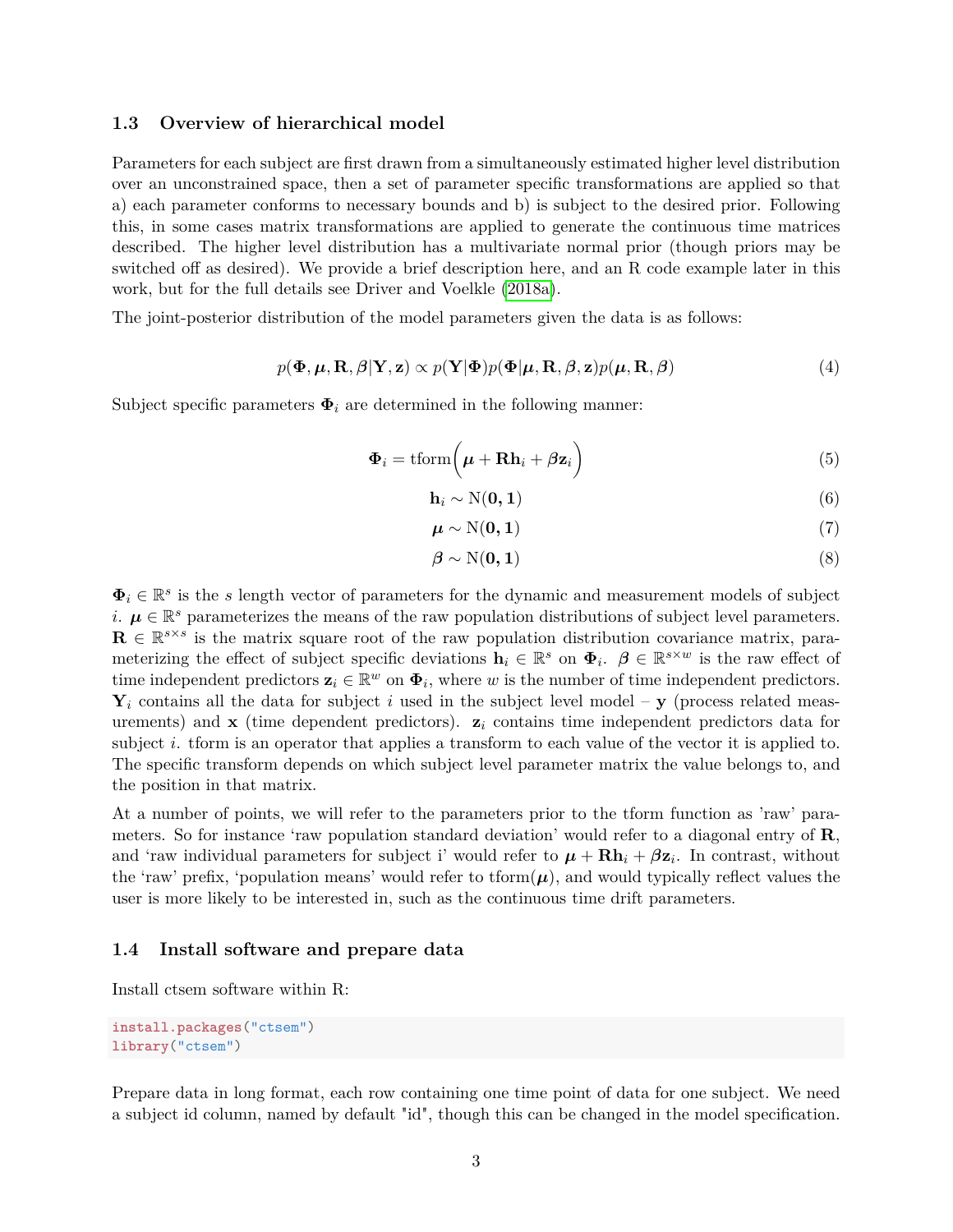Some of the outputs are simpler to interpret if subject id is a sequence of integers from 1 to the number of subjects, but this is not a requirement. We also need a time column "time", containing positive numeric values for time, columns for manifest variables (the names of which must be given in the next step using ctModel), columns for time dependent predictors (these vary over time but have no model estimated and are assumed to impact latent processes instantly), and columns for time independent predictors (which predict the subject level parameters, that are themselves time invariant – thus the values for a particular time independent predictor must be the same across all observations of a particular subject).

|              |                       |                       |          | id time Y1 Y2 TD1 TI1 TI2 TI3                             |  |
|--------------|-----------------------|-----------------------|----------|-----------------------------------------------------------|--|
| 6            |                       |                       |          | $1\,0.594\,7.50\,12.34\quad0\,-0.0538\,-1.36630\,-0.207$  |  |
| $\mathbf{7}$ |                       |                       |          | $1\,0.889\,6.83\,12.63\quad1\,-0.0538\,-1.36630\,-0.207$  |  |
| 8            |                       |                       |          | $1\ 1.187\ 7.01\ 11.91\quad 0\ -0.0538\ -1.36630\ -0.207$ |  |
| 101          | 2 2.482 2.33 1.50     |                       |          | $0$ NA 1.52461 -0.325                                     |  |
| 111          |                       |                       |          | 2 2.720 3.26 -1.16 0 NA 1.52461 -0.325                    |  |
| 121          | $22.904$ 3.13 $-1.34$ |                       |          | $0$ NA 1.52461 -0.325                                     |  |
| 131          |                       | 2 3.152 1.42 -1.28    | $\Omega$ | NA 1.52461 -0.325                                         |  |
|              |                       | 42 3 0.000 7.01 9.67  |          | $0 -0.9261$ $0.00812$ $0.201$                             |  |
|              |                       | 52 3 0.326 7.02 10.09 |          | $0 -0.9261$ $0.00812$ $0.201$                             |  |

As will be discussed in detail later, default priors for the model are set up with an attempt to be weakly informative' for typical applications in the social sciences, on data that is centered and scaled. Because of this, we recommend grand mean centering and scaling each variable in the data, with the exception of time dependent predictors, which should be scaled, but centered such that a value of zero implies no effect. This exception is because time dependent predictors are modelled as impulses to the system with no persistence through time, at all times when not observed the value is then inherently zero. Similarly, we expect a time interval of 1.00 to reflect some 'moderate change' in the underlying process. If we wished to model daily hormonal fluctuations, with a number of measurements each day, a time scale of hours, days, or weeks could be sensible  $-$  minutes or years would likely be problematic. If the data are not adjusted according to these considerations, the priors themselves should be adjusted, or at least their impact carefully considered  $-$  though note also that an inappropriate scaling of time can also result in numerical difficulties, regardless of priors.

```
ctstantestdat[,c('Y1','Y2','TI1','TI2','TI3')] <-
scale(ctstantestdat[,c('Y1','Y2','TI1','TI2','TI3')])
```
Functions to convert between wide and long formats used by ctsem are available, these are ctWide ToLong, ctDeintervalise, ctLongToWide, ctIntervalise. For details see the relevant help in R.

#### **1.5 Missing values**

Missingness in the manifest variables is handled using the typical filtering  $/$  full information maximum likelihood approach. Missing values on the covariates – either time dependent or independent  $\sim$  are somewhat more problematic, and will cause an error by default. Various alternative approaches are available: In certain cases it may be reasonable to replace missing values with zeros, or to sample them as part of the model. See the ctStanFit help for more details.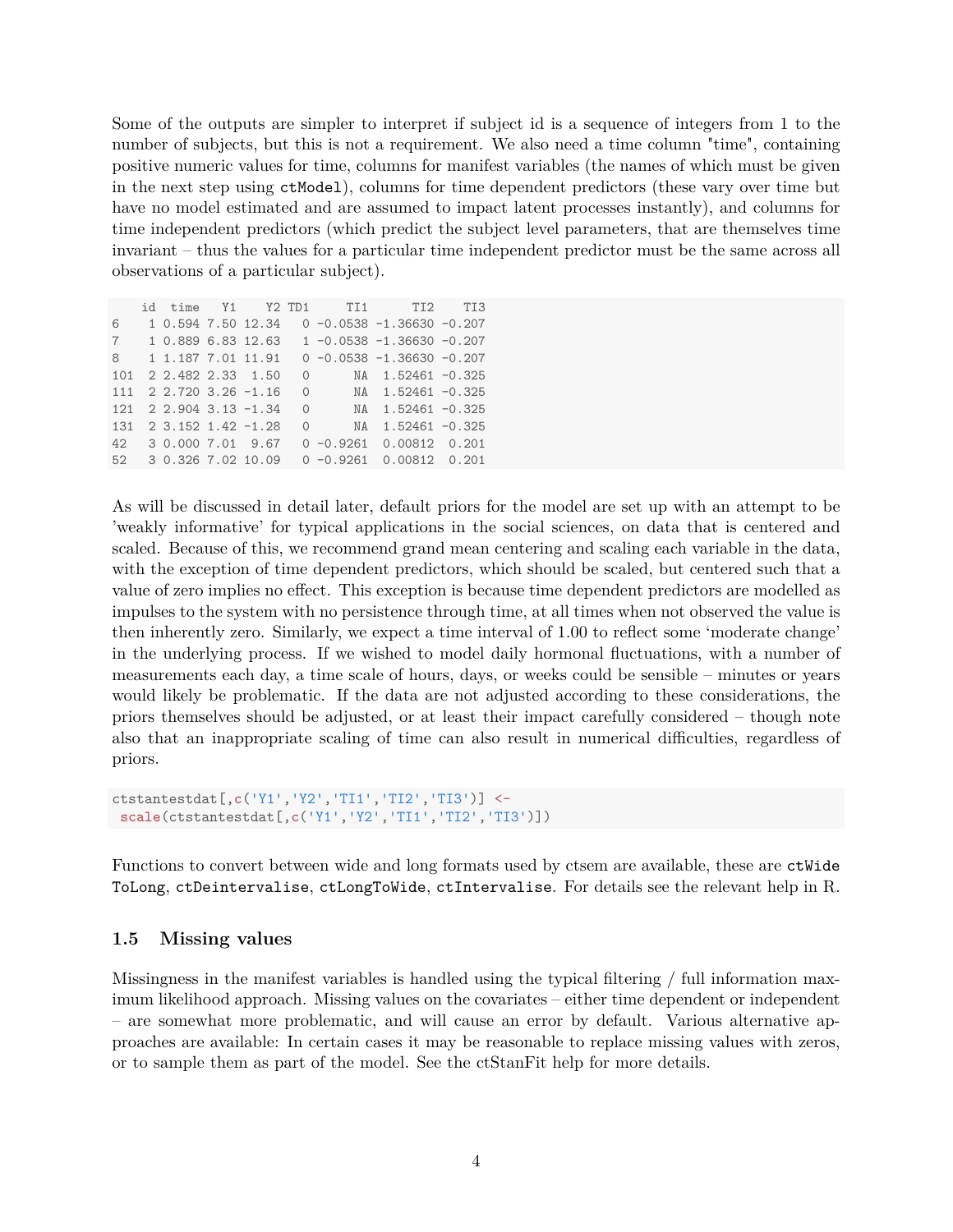#### 1.6 Model specification

Specify model using  $ctModel(type='start",...)$ . "stanct" specifies a continuous time model in Stan format, "standt" specifies discrete time, while "omx" is the original ctsem behaviour and prepares an OpenMx model Driver et al. (discussed in [2017\)](#page-20-3). Other arguments to ctModel include the list of within-subject parameter matrices, with LAMBDA, the factor loading matrix, the only one that must be specified. All other matrices are set to the system dimensions implied by LAMBDA (number of columns representing latent processes, rows representing manifest indicators), and in general filled with free parameters. The CINT matrix is the only exception to this, it is filled with zero's by default for identification purposes. Such parameter matrices can be manually specified using either numeric values when an element of the model should be fixed, a character string when it should be estimated, or a character string containing at least one square bracket for deterministic relations between parameter matrices and or latent states. The following code demonstrates this by freeing the CINT matrix of latent intercepts, and instead fixing the MANIFESTMEANS matrix of manifest intercepts. See the help for ctModel, available in R via ?ctModel, for more details.

```
model<-ctModel(type='stanct',
 latentNames=c('eta1','eta2'),
  manifestNames=c('Y1','Y2'),
  CINT=matrix(c('cint1','cint2 |||| TI1'),nrow=2,ncol=1),
  MANIFESTMEANS=matrix(c(0,0),nrow=2,ncol=1),
  TDpredNames='TD1',
  TIpredNames = 'TI1',tipredDefault = FALSE,
  LAMBDA=diag(2))
```
It is possible to simplify the specification of parameter matrices somewhat, by passing a vector of values and or parameters to be put row-wise (distinct from the R default of column-wise) into a matrix of the correct size. Singular values can also be used as a fill for the entire matrix. The above model in this shorter form is specified like:

```
model<-ctModel(type='stanct',
 latentNames=c('eta1','eta2'),
  manifestNames=c('Y1','Y2'),
  CINT=c('cint1','cint2 |||| TI1'),
 MANIFESTMEANS=0,
  TDpredNames='TD1',
  TIpredNames = 'TI1',tipredDefault = FALSE,
 LAMBDA=c(1,0,0,1))
     [,1] [,2][1,] "1" "0"
[2,] "0" "1"
     [,1]
[1,] "0"
[2,] "0"
     [,1]
[1,] "cint1"
[2,] "cint2 |||| TI1"
```
The code above specifies a first order bivariate latent process model, with each process measured by a single, potentially noisy, manifest variable. A single time dependent predictor is included in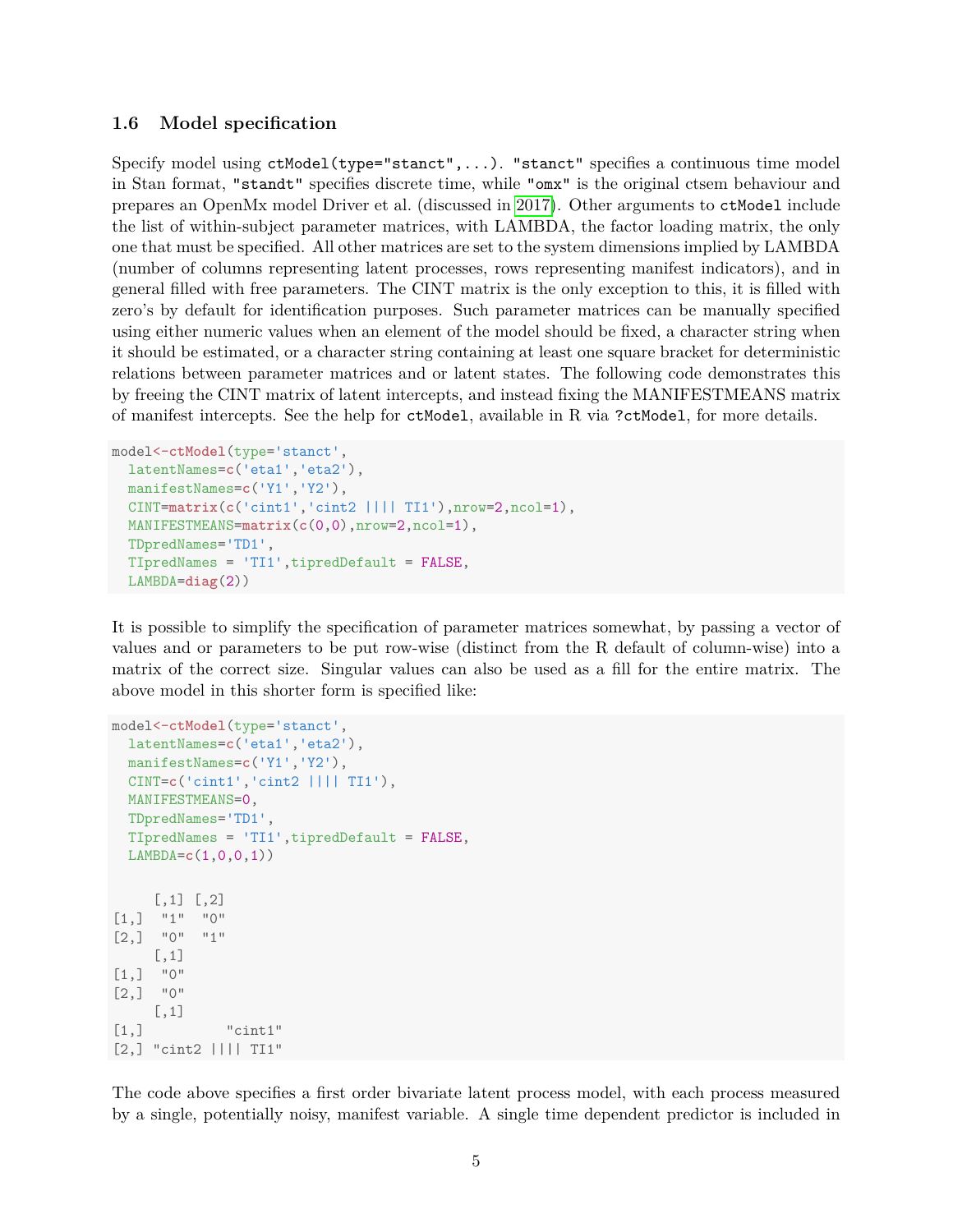| Argument             | Sign               | Default         | Meaning                                                                                                      |  |  |  |  |
|----------------------|--------------------|-----------------|--------------------------------------------------------------------------------------------------------------|--|--|--|--|
| <b>LAMBDA</b>        | Λ                  |                 | n.manifest $\times$ n.latent loading matrix relating latent to                                               |  |  |  |  |
|                      |                    |                 | manifest variables.                                                                                          |  |  |  |  |
| n.manifest           | $\boldsymbol{c}$   |                 | Number of manifest indicators per individual at each                                                         |  |  |  |  |
|                      |                    |                 | measurement occasion.                                                                                        |  |  |  |  |
| n.latent             | $\boldsymbol{v}$   |                 | Number of latent processes.                                                                                  |  |  |  |  |
| manifestNames        |                    | Y1, Y2, etc     | n.manifest length character vector of manifest names.                                                        |  |  |  |  |
| latentNames          |                    | eta1, eta2, etc | n.latent length character vector of latent names.                                                            |  |  |  |  |
| <b>TOVAR</b>         | $Q_1^*$            | free            | lower tri n.latent $\times$ n.latent matrix of latent process ini-                                           |  |  |  |  |
|                      |                    |                 | tial covariance, specified with standard deviations on di-                                                   |  |  |  |  |
|                      |                    |                 | agonal and covariance related parameters on lower tri-                                                       |  |  |  |  |
|                      |                    |                 | angle.                                                                                                       |  |  |  |  |
| <b>TOMEANS</b>       | $\eta_1$           | free            | n.latent $\times$ 1 matrix of latent process means at first time                                             |  |  |  |  |
| <b>MANIFESTMEANS</b> |                    | free            | point, T <sub>0</sub> .                                                                                      |  |  |  |  |
| <b>MANIFESTVAR</b>   | $\tau$<br>$\Theta$ | free            | n.manifest $\times$ 1 matrix of manifest intercepts.<br>diagonal matrix of var / cov between manifests, spe- |  |  |  |  |
|                      |                    |                 | cified with standard deviations on diagonal and zeroes                                                       |  |  |  |  |
|                      |                    |                 | elsewhere.                                                                                                   |  |  |  |  |
| <b>DRIFT</b>         | $\boldsymbol{A}$   | free            | n. latent $\times$ n. latent matrix of continuous auto and cross                                             |  |  |  |  |
|                      |                    |                 | effects.                                                                                                     |  |  |  |  |
| <b>CINT</b>          | b                  | $\theta$        | n. latent $\times$ 1 matrix of continuous intercepts.                                                        |  |  |  |  |
| <b>DIFFUSION</b>     | Q                  | free            | lower triangular n.latent $\times$ n.latent matrix containing                                                |  |  |  |  |
|                      |                    |                 | standard deviations of latent process on diagonal, and                                                       |  |  |  |  |
|                      |                    |                 | covariance related parameters on lower off-diagonals.                                                        |  |  |  |  |
| n.TDpred             | $\iota$            | $\theta$        | Number of time dependent predictors in the dataset.                                                          |  |  |  |  |
| TDpredNames          |                    | TD1, TD2, etc   | n.TDpred length character vector of time dependent pre-                                                      |  |  |  |  |
|                      |                    |                 | dictor names.                                                                                                |  |  |  |  |
| <b>TDPREDEFFECT</b>  | $\boldsymbol{M}$   | free            | n.latent $\times$ n.TDpred matrix of effects from time depend-                                               |  |  |  |  |
|                      |                    |                 | ent predictors to latent processes.                                                                          |  |  |  |  |
| n.TIpred             | $\boldsymbol{p}$   | $\Omega$        | Number of time independent predictors.                                                                       |  |  |  |  |
| TIpredNames          |                    | TI1, TI2, etc   | n.TIpred length character vector of time independent                                                         |  |  |  |  |
|                      |                    |                 | predictor names.                                                                                             |  |  |  |  |
| <b>PARS</b>          |                    | free            | $0 \times 0$ Matrix containing additional parameters to be used,                                             |  |  |  |  |
|                      |                    |                 | for instance in nonlinear models.                                                                            |  |  |  |  |

<span id="page-5-0"></span>Table 1: ctModel arguments

the model, as well as a single time independent predictor with effects restricted to only the second continuous intercept. To see the between and within subject model equations, the ctModelLatex function can be used on the model object, generating output as shown in Figure [1.](#page-6-0)

Table [1](#page-5-0) shows the basic arguments one may consider and their link to the dynamic model parameters. Note that ctModel requires variance covariance matrices (DIFFUSION, T0VAR, MANI-FESTVAR) to be specified in a matrix square root form, with standard deviations on the diagonal, covariance related parameters on the lower off diagonal (excluding MANIFESTVAR which should for many casess be diagonal only), and (typically) zeroes on the upper off diagonal. While it is possible to fix the lower off diagonals of covariance related matrices to non-zero values, in general this is difficult to interpret because of the necessary matrix transformations, thus we recommend either to fix to zero, or leave free.

The pars subobject of the created model object (in this case, model\$pars ) shows the parameter specification, including both fixed and free parameters, whether the parameters vary across individuals, how the parameter is transformed from a standard normal distribution (thus setting both priors and bounds), and whether that parameter is regressed on the time independent predictors.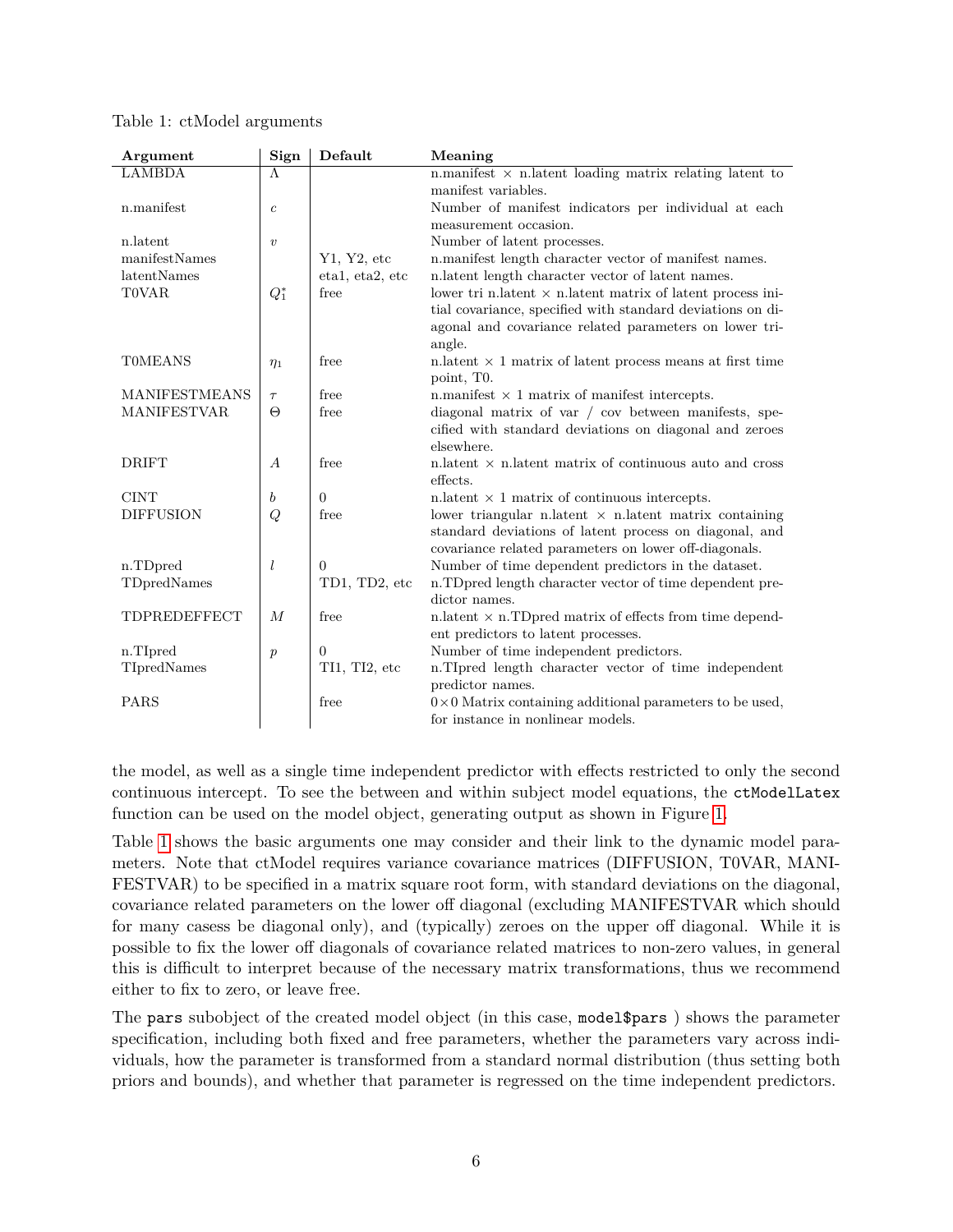<span id="page-6-0"></span>

# Figure 1: Output from ctModelLatex function Figure 1: Output from ctModelLatex function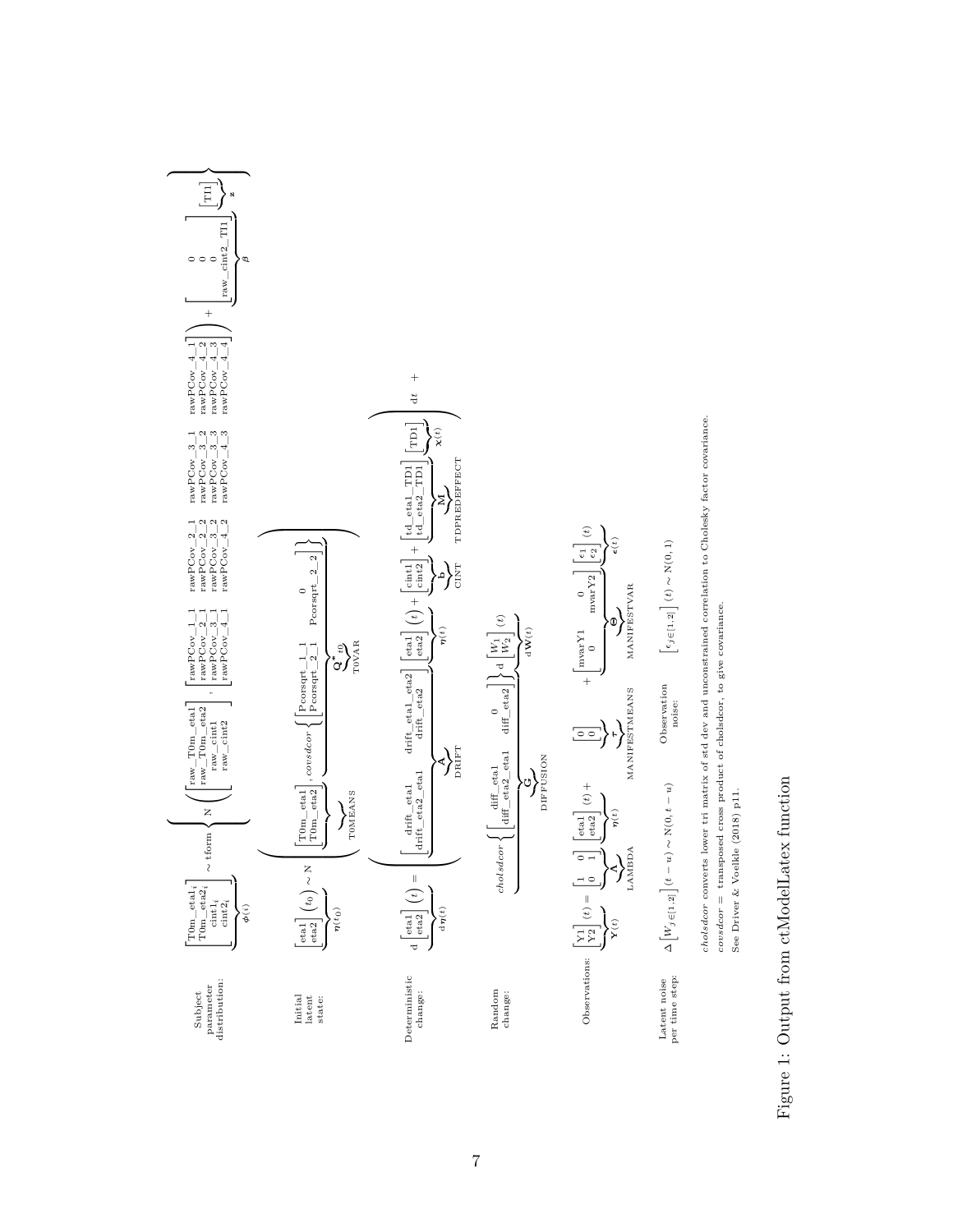```
head(model$pars,4)
```

|              |  |                                      |      |  |  |                   | matrix row col param value transform indvarying sdscale TI1 effect |          |              |
|--------------|--|--------------------------------------|------|--|--|-------------------|--------------------------------------------------------------------|----------|--------------|
|              |  | 1 TOMEANS 1 1 TOm eta1 NA 10 * param |      |  |  |                   | TRUE                                                               | $\sim$ 1 | <b>FALSE</b> |
|              |  | 2 TOMEANS 2 1 TOm eta2               |      |  |  | $NA$ 10 $*$ param | TRUE                                                               | $-1$     | FALSE        |
| 3 LAMBDA 1 1 |  | $<$ NA $>$                           | $-1$ |  |  | $<$ NA $>$        | FALSE                                                              | ΝA       | <b>FALSE</b> |
| 4 LAMBDA 1 2 |  | $<$ NA $>$                           |      |  |  | $<$ NA $>$        | FALSE                                                              | NA       | <b>FALSE</b> |

By default, intercept related model parameters (T0MEANS, MANIFESTMEANS, CINT) are set to individually varying using a correlated random effects formulation, while other parameters are fixed across subjects. In contrast to this, when time independent predictors are included (time invariant covariates), the default (adjustable using the tipredDefault argument to ctModel) that they affect all free subject level parameters. One may modify the output model to further restrict, or allow, between subject differences (set some parameters to not vary over individuals), alter the transformation used to set the prior / bounds, or restrict which effects of time independent predictors to estimate – see the section on adjusting model specification for details on this.

Priors are not included by default but for those who wish to use Bayesian estimation approaches, they can be switched on during model fitting using the nopriors=FALSE argument. For the default of maximum likelihoood the information in this text regarding priors is obviously less relevant, however some awareness may be useful as a) priors are always used during an initial rough estimation, and b) although the prior probability is not relevant, some parameters (such as standard deviations) rely on transformations to ensure they stay within a particular range.

## 1.7 Model fitting

Once model specification is complete, the model is fit to the data using the ctStanFit function as shown in the following example. Various options are available for fitting, from a maximum likelihood approach using optimization, to a fully Bayesian approach via Stan's Hamiltonian Monte Carlo sampler. For these examples we will use optimization, though for cases with many random effects on non-intercept parameters, or missing time independent predictors, optimization may not always provide the most appropriate results and should be interpreted with care.

For a classic maximum likelihood approach, optimization may be used with the argument (set by default) nopriors=TRUE to disable the priors. By default, when optimization concludes, samples are drawn from the parameter covariance matrix implied by the Hessian to allow for inference and uncertainty plotting on all aspects of the model (e.g., parameter interactions such as the implied regression effect for a given time interval). Improvements on this maximum a posteriori, Hessian based sampling approach can be made by requesting importance sampling (see the optimcontro l argument of the ?ctStanFit help, which is somewhat slower but generally still faster than full sampling using Stan's Hamiltonian Monte Carlo  $(HMC)$  – the caveats mentioned above still apply however, and importance sampling may not work well with many parameters. When importance sampling is ineffective, this will generally be indicated by errors during the sampling process and possibly an inability to converge. Stan's HMC is in general the most robust solution, and can be obtained by setting optimize=FALSE and nopriors=FALSE. Note that if random effects are specified when optimization is used, between subject differences are integrated over. Estimates of the subject specific parameters can be obtained via the ctStanKalman function.

When optimize=FALSE, Stan's Hamiltonian Monte Carlo sampler is used. Depending on the data, model, and number of iterations requested, this can take anywhere from a few minutes to days. Im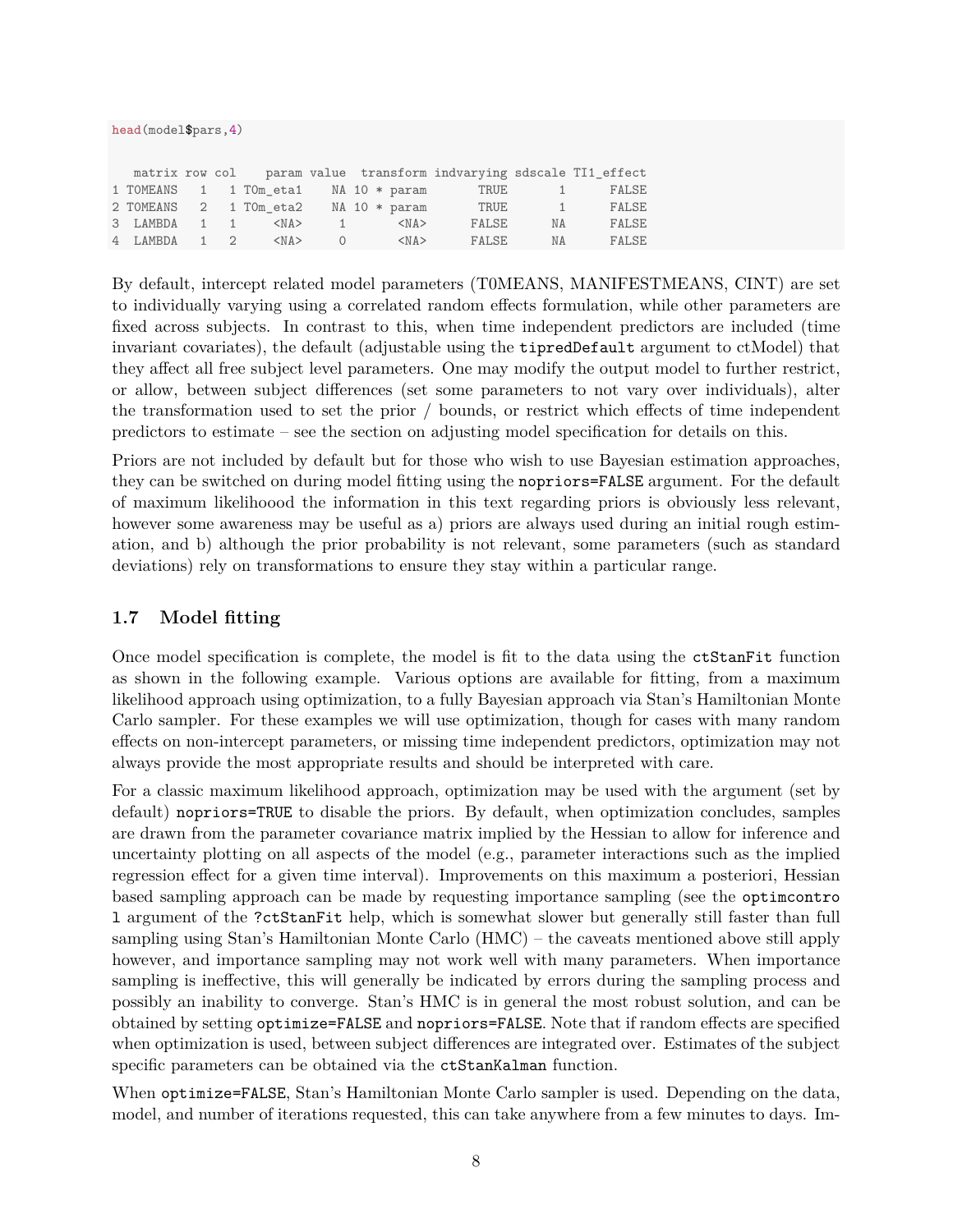portant arguments when using this approach are chains and iterations which allow specification of the number of sampling chains, and iterations per chain. Three chains is a reasonable minimum to support convergence checking, and current experience suggests 300 iterations is often enough to get an idea of what is going on  $-$  more is very likely necessary for robust inference, but how much more is highly dependent on the data and model. To examine progress while sampling, the plot= TRUE argument may be used. In some cases, extended warmup / adaptation times can be avoided (at cost of reduced computational efficiency during the actual sampling) by reducing the maximum treedepth using the control argument.

fit<-**ctStanFit**(datalong = ctstantestdat, ctstanmodel = model, nopriors=FALSE)

#### **1.8 Summary**

After fitting, the summary function may be used on the fit object, which returns details regarding the population mean parameters, population standard deviation parameters, population correlations, and the effect parameters of time independent predictors. Additionally, the summary function outputs a range of matrices regarding correlations between subject level parameters. rawpopcor r\_means reports the posterior mean of the correlation between raw (not yet transformed from the standard normal scale) parameters. rawpopcorr\_sd reports the standard deviation of these parameters.

**summary**(fit, timeinterval = 1)

In the summary output, the free population mean parameters under \$popmeans are likely one of the main points of interest. They are returned in the same form that they are input to ctModel - that is, covariance matrix related parameters are in the form of either standard deviations or a transformed correlation parameter. Because the latter is difficult to interpret, various parameter matrices are also returned in the \$parmatrices section of the summary. The discrete time matrices reported here (prefixed by dt, unless a discrete time model was estimated in the first place) are by default from a time interval of 1, but this can be changed. Asymptotic matrices  $-$  those for a time interval of infinity – are also output in some cases, and prefixed by  $\texttt{asym}$ . Covariance related matrices are reported in covariance form, except where the suffix cor is added to indicate correlations.

It is possible to represent the results for the within subject model using the Latex representation, running ctModelLatex(fit) will show this.

The function ctStanContinuousPars can be used to return the population level parameter matrices in matrix form. Here we return the 97.5 quantile for each of the elements in the matrices:

**ctStanContinuousPars**(fit,calcfunc = quantile, calcfuncargs = **list**(probs=.975))

#### **1.9 Plotting**

The plot function outputs a sequence of plots, all generated by specific functions. The name of the specific function appears in a message in the R console, checking the help for each specific function and running them separately will allow more customization of plots. Depending on model specifications and fitting, not all plots are available. Some of the plots, such as the trace, density,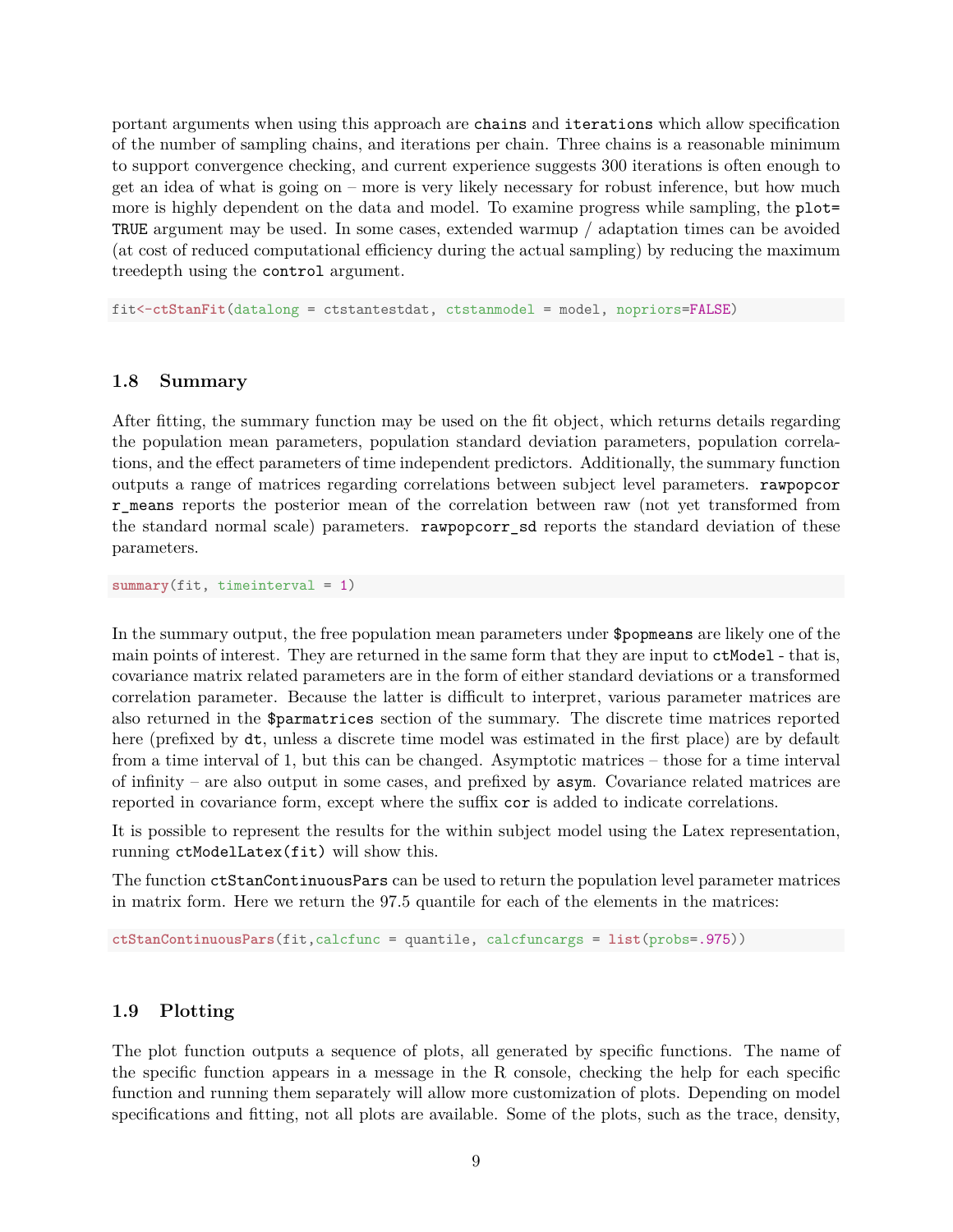<span id="page-9-0"></span>and interval, are generated by the relevant rstan function and are hopefully self explanatory. The plots specific to the hierarchical continuous time dynamic model are as follows:



## Temporal regressions | independent shock of 1.0

Figure 2: Discrete-time cross-effect dynamics of the estimated system for a range of time intervals, with 95% credible intervals.

Figure [2](#page-9-0) shows the dynamic regression coefficients (between latent states at different time points) that are implied by the model for particular time intervals, as well as the uncertainty (default is 95% credible interval) of these coefficients. In this case the estimates are of the cross regression effects, obtained by sampling from all subjects data, but specific subjects, as well as specific indices of the effects (e.g., indices =  $AR$ ) or indices = rbind(c(2,1)) can be specified. The mapping of subject id to the internal sequential integer representation can be found via fit\$setup\$idmap.

The relation between posteriors and priors for variables of interest can also be plotted as follows – note that the rows argument of the shown code is not necessary, but if only particular parameter plots are desired the rows corresponding to specific parameters of fit\$setup\$popsetup can be specified.

Shown in Figure [3](#page-10-0) are approximate density plots based on the post-warmup samples drawn. For each parameter that has individual variation specified, three plots are shown. These are: 1) the population mean posterior compared to the prior; 2) the posterior (available only with sampling) versus prior distribution of subject level parameters along with the population mean prior; 3) and then the population standard deviation posterior compared to the prior.

#### **1.10 Model prediction plots**

One means of assessing model performance is to view plots of the observed time series alongside the model predicted time series. ctsem includes functionality to output prior (based on all prior observations) and updated (based on all prior and current observations) expectations and covariances from the Kalman filter, based on specific subjects models. Examples of such are depicted in Figure [4,](#page-11-0) where we see observed, predicted, and smoothed scores for a selected subject from our sample. If we wanted to predict unobserved states in the future, we would need only to specify the appropriate timerange (prediction into earlier times is possible but makes little sense unless the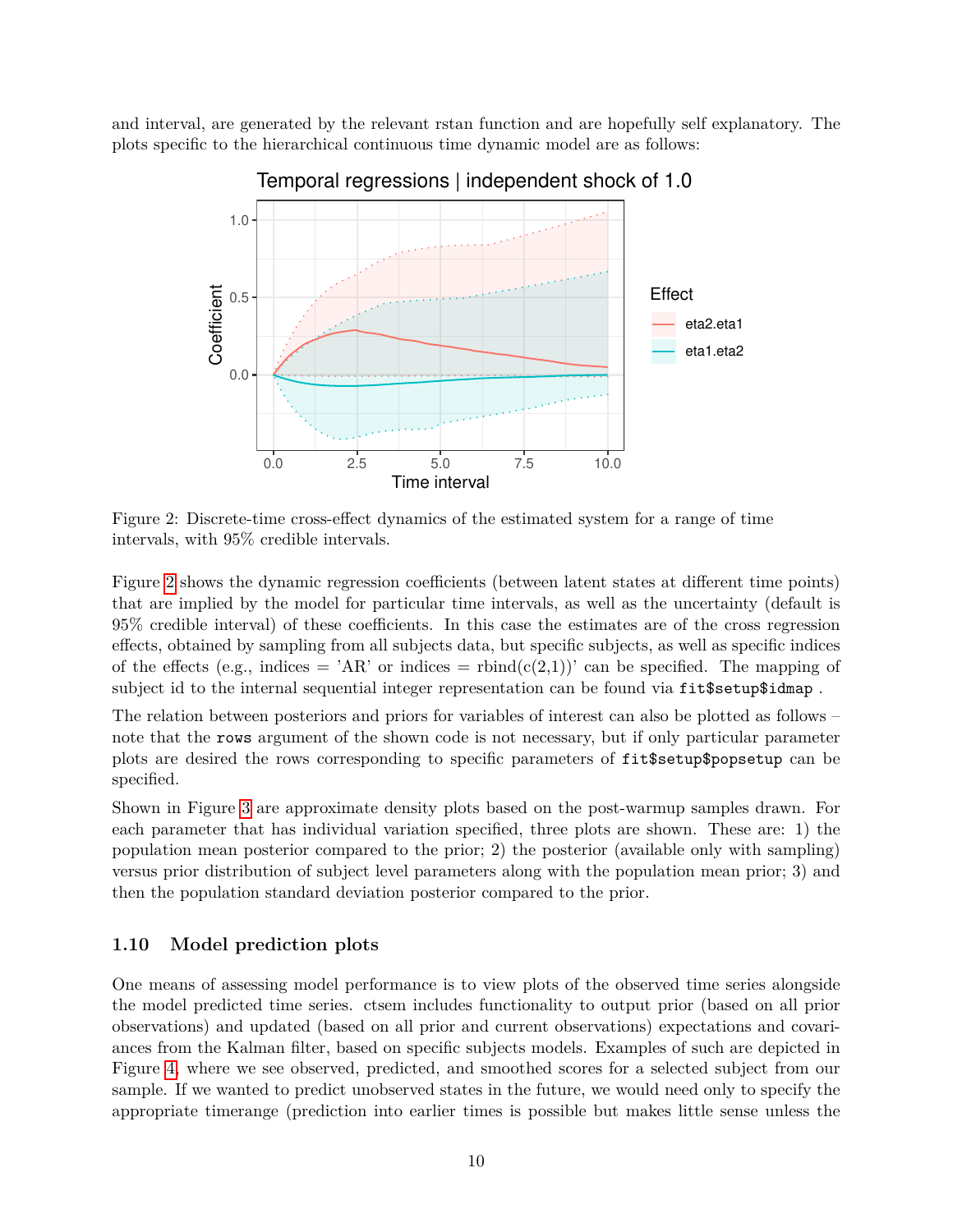<span id="page-10-0"></span>

Figure 3: Prior and posterior densities relevant to the first variables manifest intercept.

model is restricted to stationarity). For help with these plots, see ?ctKalman and ?ctKalmanPlot (arguments for the latter are passed via ctKalman, as below).

## **1.11 Time independent predictor effect plots**

Because time independent predictors give a linear effect *prior* to any necessary transformations, the effects necessarily become non-linear when applied to bounded parameters, which can make them difficult to conceptualise. To aid with this, a visual summary of the full range of effects can be seen using the ctStanTIpredeffects function, as follows:

Figure [5](#page-11-1) shows how the expectation for an individuals parameter value is likely to change depending on the value they have for the time independent predictor specified. In this example, the discrete time drift effects for a time interval of 0.5, as well as the continuous intercepts parameters, are shown. Only one of these has a non-zero effect, because the others were not included in our model. Multiple predictors can be specified, and the combined effect based on observed predictor combinations will be shown, but this will likely make no sense unless there is a deterministic relation between the two  $-$  this can be useful for including linear and quadratic effects, for instance, wherein the first predictor is linear, and the second quadratic. The namples and nsubjects parameters specify how many different parameter samples, and predictor values, are used – higher values take longer to compute, but give smoother / more accurate plots.

# **2 Additional details**

## **2.1** Detailed model specification

While the defaults are hopefully useful in many cases, they should not be blindly relied upon. Plotting the original prior implied by the model, making a change to the transform, and plotting the resulting prior, are shown here  $-$  in this case we will adjust the prior for the auto effect of our first latent process, captured by row 1 and column 1 of the DRIFT matrix, to also allow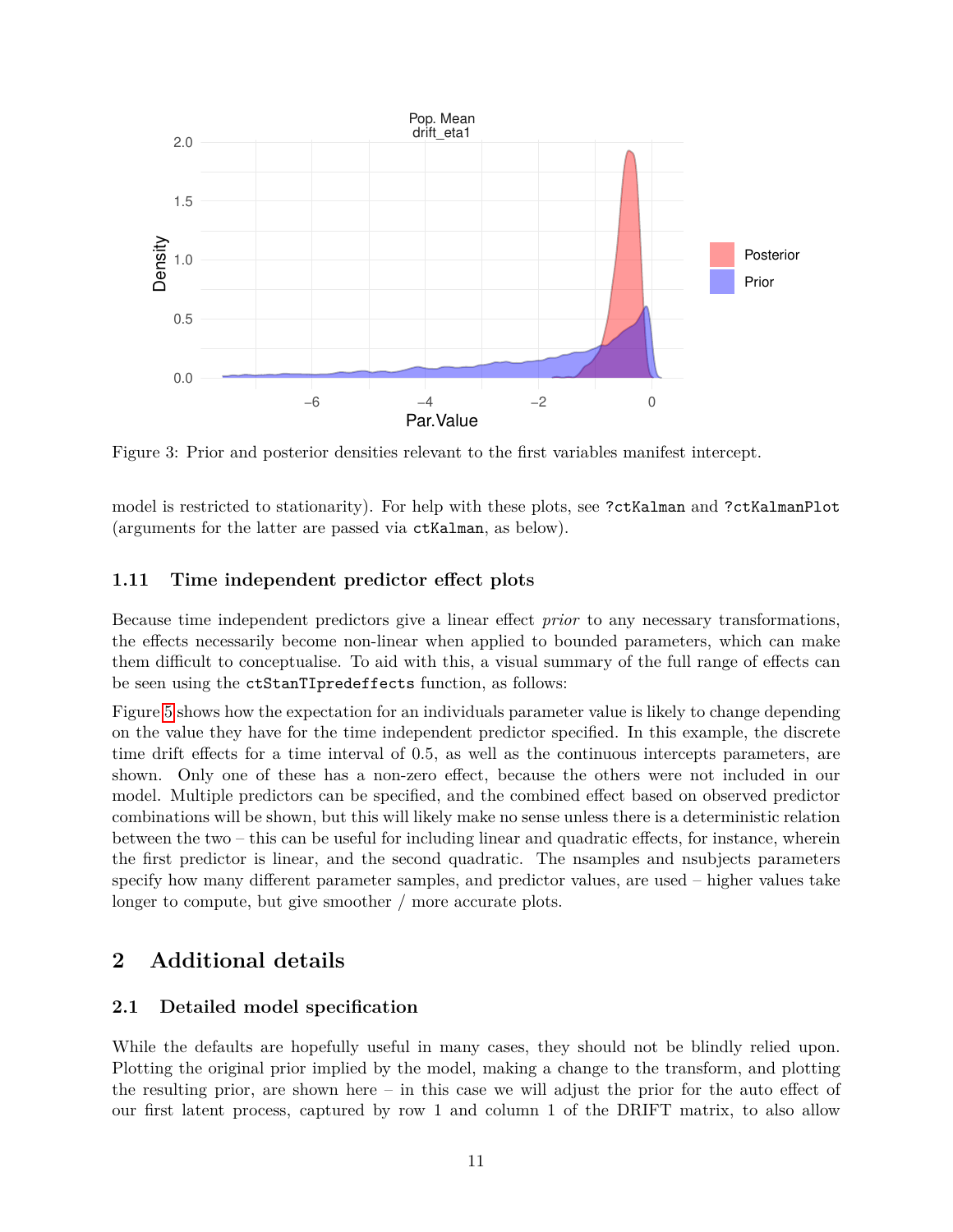<span id="page-11-0"></span>

Figure 4: Predictions for three subjects over two processes. Uncertainty shown is a 95% credible interval comprising both process and measurement error.

<span id="page-11-1"></span>

Figure 5: Expectations for individuals parameter values change depending on their score on time independent predictors.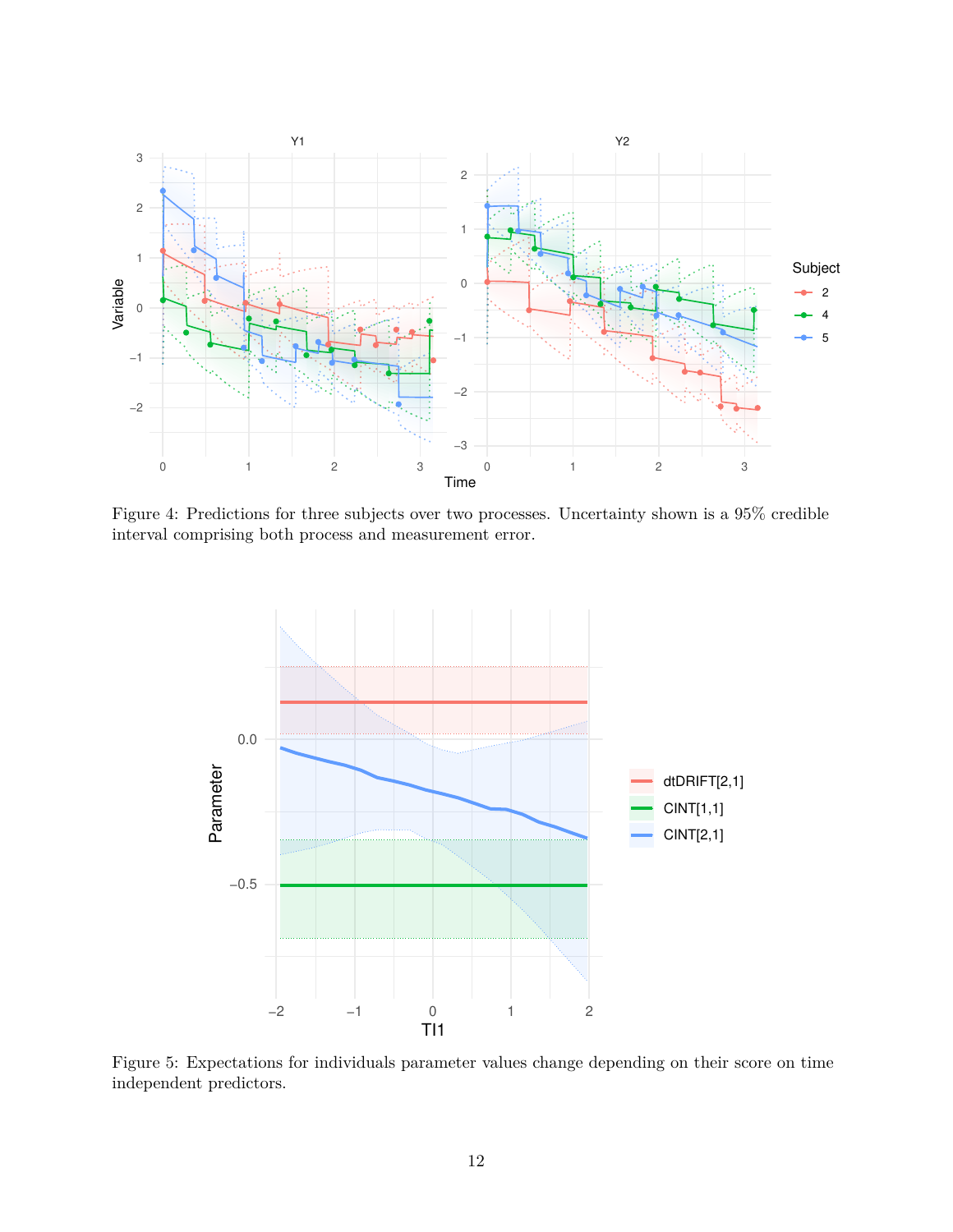positive values, implying an explosive process wherein a change in one direction promotes further change in that direction. To achieve this, we change from the default  $-(2 * log1p(exp(2 * pa))$ ram))) (a scaled 'softplus' function that works well for parameters that need either an upper or lower boundary), to a simpler transform wherein we just shift and scale the raw, standard normal, parameter. In this case we also set a negative offset because we still believe negative values are more likely for the drift auto-effect, and we also start by allowing for unobserved individual differences by adjusting the \$indvarying column of the parameter list (in order to visualise differences in the resulting distributions). One consideration when altering priors in this manner is that the starting values for sampling are taken from around the median of the distribution. The following code shows two approaches to changing a parameter specification. The first is done after initial model specification by directly editing the model object, the second is done during model specification by specifying one or more of parameter name, transformation, TRUE or FALSE for random effects, a positive numeric for the prior standard deviation of the random effects relative to the prior for the mean, then TRUE or FALSE for any time independent predictors. These elements are input in an ordered sequence separated by the | character, such that in order to specify individual variation (for example), the parameter name and transform must also be specified, but any subsequent elements will assume default values. The example only sets the first two elements, with the rest assuming defaults.

<span id="page-12-0"></span>

Figure 6: Prior distribution density plots.

```
#Manual change after model specification
model$pars$indvarying[7] <- TRUE
p <- plot(model, rows=7,rawpopsd=1, plot=FALSE)
print(p[[1]] + ggplot2::theme(legend.position = "none"))
model$pars$transform[7]<- '2 * param -1'
#Change during model specification
model<-ctModel(type='stanct',
```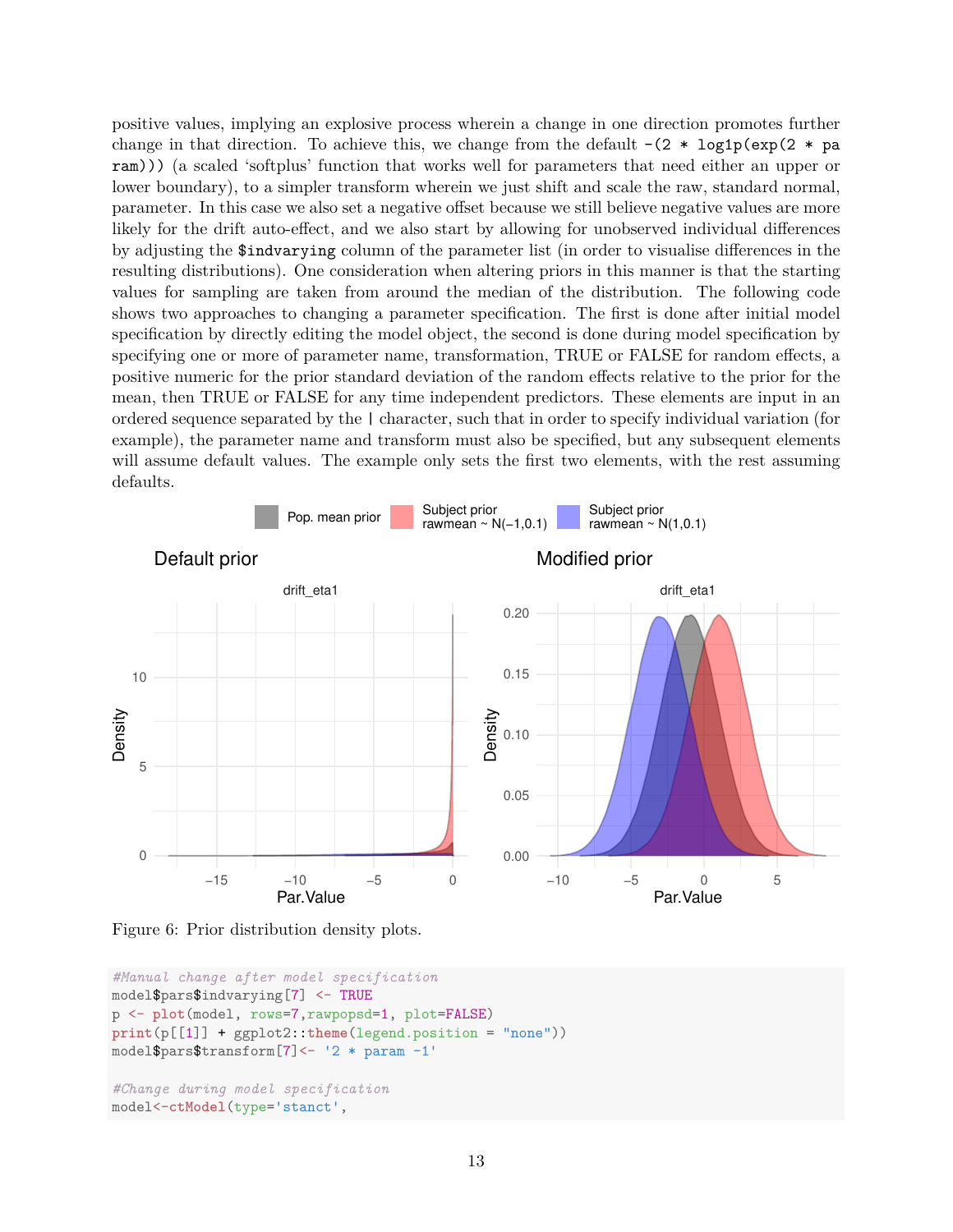```
DRIFT = matrix(c('drift eta1 eta1 | 2 * param -1 | TRUE','dr21','dr12','dr22'),2,2),
latentNames=c('eta1','eta2'),
manifestNames=c('Y1','Y2'),
TDpredNames='TD1',
TIpredNames=c('TI1'),
LAMBDA=diag(2))
```

```
plot(model, rows=7,rawpopsd=1)
```
Figure [6](#page-12-0) shows the prior distribution for the population mean of  $DRIFT[1,1]$  in black, as well as two possible priors for the subject level parameters, conditional on our specified raw population standard deviation of 1. The blue prior results from assuming the population mean is one standard deviation lower than the mean of its prior, and the red one standard deviation higher.

In addition to adjusting the prior for the population mean, the prior for the extent of individual variation around that mean can also be adjusted. Amongst other circumstances, this prior may need to be reduced when limited time points are available, to ensure adequate regularisation. Here we change the scaling factor of the individual variation for all parameters, from 1.0 to 3.0, and demonstrate the effect of this using the previously adjusted auto effect. In this case, we do not fix the popsd when plotting, which now gives the distribution of individual variation over all possible values for the population (pop) sd parameter  $-$  the marginal distribution of Figure [7](#page-13-0) has a very different shape to the conditional distribution of Figure [6,](#page-12-0) but the effect of the change in sdscale parameter could be seen in both cases.

<span id="page-13-0"></span>

Figure 7: Prior distribution density plots of auto-effects, with default (left) and adjusted (right) scale parameter for population standard deviation.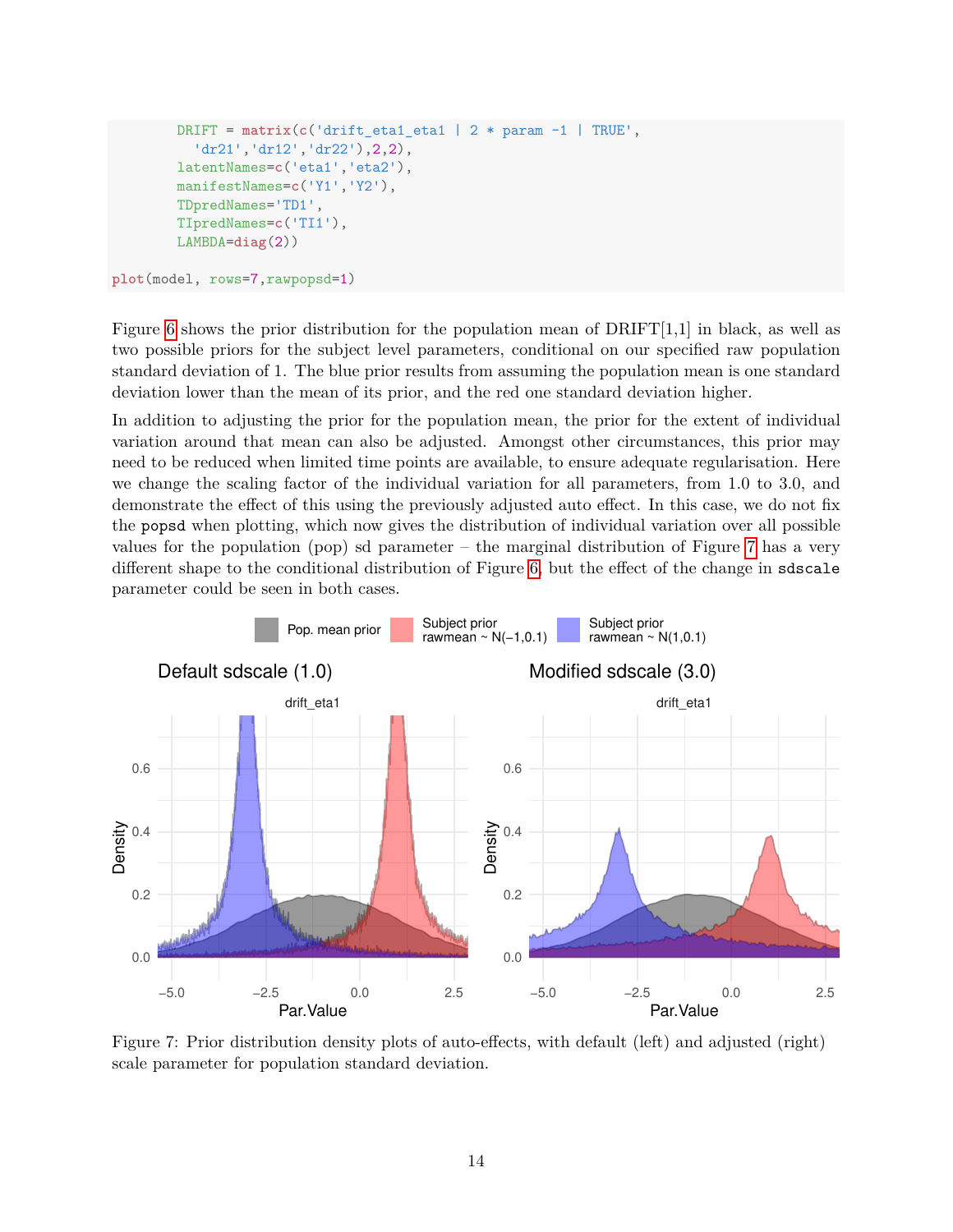```
plot(model, rows=7)
model$pars$sdscale<- .1
plot(model, rows=7)
```
It can be helpful to completely eliminate individual variation in some parameters, particularly since unnecessary between subject effects will slow sampling and hinder appropriate regularization, but be aware of the many parameter dependencies in these models  $-$  restricting one parameter may lead to genuine variation in the restricted parameter expressing itself elsewhere. Here we only allow for individual variation in the DRIFT and MANIFESTMEANS parameters.

```
model$pars$indvarying[ !(model$pars$matrix %in% c('DRIFT','MANIFESTMEANS'))] <- FALSE
model$pars$indvarying[ (model$pars$matrix %in% c('DRIFT','MANIFESTMEANS'))] <- TRUE
```
Also similarly restrict which parameters to include time independent predictor effects for. In general, when random effects are allowed, population mean estimates should not depend greatly on whether covariate effects are included or not. If random effects are restricted (which they are by default) for computational or theoretical reasons, population estimates will often be more dependent on the covariates included and the parameters that are affected. Here, we first restrict the tipredeffects on all parameters, and free them only for the drift parameters.

```
model$pars[,c('TI1_effect','TI2_effect','TI3_effect')] <- FALSE
model$pars[model$pars$matrix == 'DRIFT',
c('TI1_effect','TI2_effect','TI3_effect')] <- TRUE
```
An alternative approach to specifying the tipredeffects is in the initial model specification, using the  $\gamma$  separator notation. The following shows an example where the DRIFT[1,1] parameter is influenced by covariates TI1 and TI3,  $DRIFT[1,2]$  is influenced by TI2, and there are no other time independent predictor effects (because tipredDefault=FALSE)

```
model<-ctModel(type='stanct', tipredDefault = FALSE,
        DRIFT = matrix(c()'drift_eta1_eta1||||TI1,TI3','dr21||||TI2',
          'dr12','dr22'),2,2),
        latentNames=c('eta1','eta2'),
        manifestNames=c('Y1','Y2'),
        TDpredNames='TD1',
        TIpredNames=c('TI1'),
        LAMBDA=diag(2))
```
#### **2.2 Accessing Stan model code**

For diagnosing problems or modifying the model in ways not achievable via the ctsem model specification, one can use ctsem to generate the Stan code and then work directly with that, simply by specifying the argument fit=FALSE to the ctStanFit function, and accessing the \$stanmodel text subobject. Any altered code can be passed back into ctStanFit by using the stanmodeltex t argument, which can be convenient for setting up the data in particular.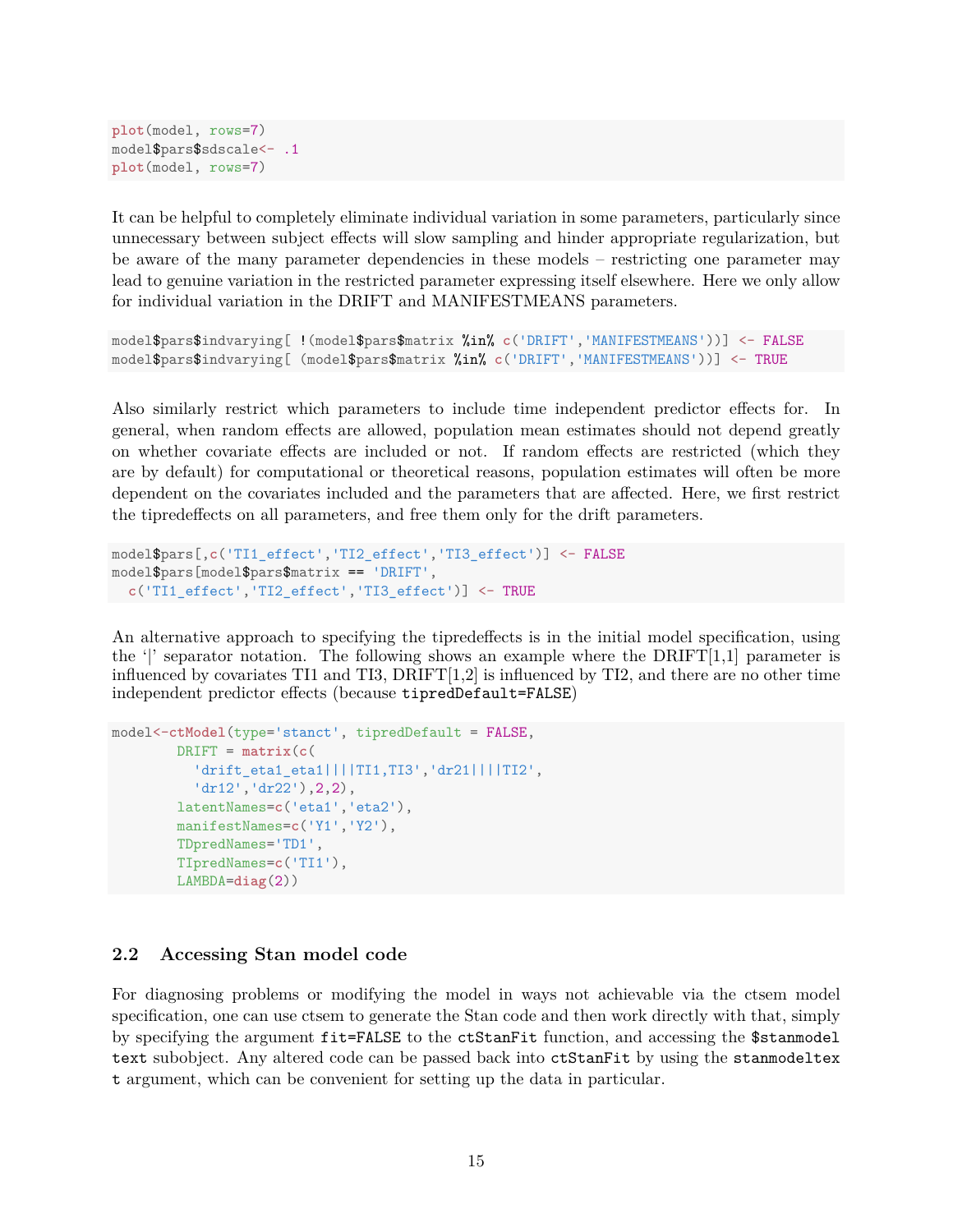## **2.3 Using Rstan functions**

The standard rstan output functions such as summary and extract are also available whenever Stan's sampler is used, and the shinystan package provides an excellent browser based interface. The stan fit object is stored under the \$stanfit subobject of the ctStanFit output. The parameters which are likely to be of most interest in the output are prefixed by  $pop_0$  for pop (population) mean, and popsd for pop standard deviation. Any pop parameters are returned in the form of the continuous time matrix equations (or discrete time when estimated as such). Subject specific parameters are denoted by the matrix they are from, then the first index represents the subject id, followed by standard matrix notation. For example, the 2nd row and 1st column of the DRIFT matrix for subject 8 is DRIFT[8,2,1]. Parameters in such matrices are returned in the form used for internal calculations  $-$  that is, variance covariance matrices are returned as such, rather than the lower-triangular standard deviation and correlation matrices required for input.

## **2.4 Oscillating, single subject example - sunspots data**

To demonstrate fitting more complicated higher order processes and oscillations, we use the sunspots data available within R, which has previously been fit by various authors including Tómasson  $(2013)$ . We have used the same CARMA(2,1) model and obtained similar estimates. For more on CARMA modelling and more detail on this sunspots example, see Oud et al. [\(2018\)](#page-21-6).

```
#get data
sunspots<-sunspot.year
sunspots<-sunspots[50: (length(sunspots) - (1988-1924))]
id \leftarrow 1time <- 1749:1924
datalong <- cbind(id, time, sunspots)
#setup model
ssmodel <- ctModel(type='stanct',
  manifestNames='sunspots',
 latentNames=c('ss_level', 'ss_velocity'),
  LAMBDA=c( 1, 'ma1| log(1+(exp(param)))'),
 DRIFT=c(0, 1,
   \lceil \cdot 21 \rceil - \log(1 + \exp(\text{param}))', \lceil 22' \rceil,
  MANIFESTMEANS=c('m1|param * 10 + 44'),
  MANIFESTVAR=diag(0,1), #As per original spec
  CINT=0,
  DIFFUSION=c(0, 0,
    0, "diffusion"))
#fit
ssfit <- ctStanFit(datalong, ssmodel,
  iter=300, chains=2, optimize=FALSE, nopriors=FALSE)
#output
summary(ssfit)$popmeans
```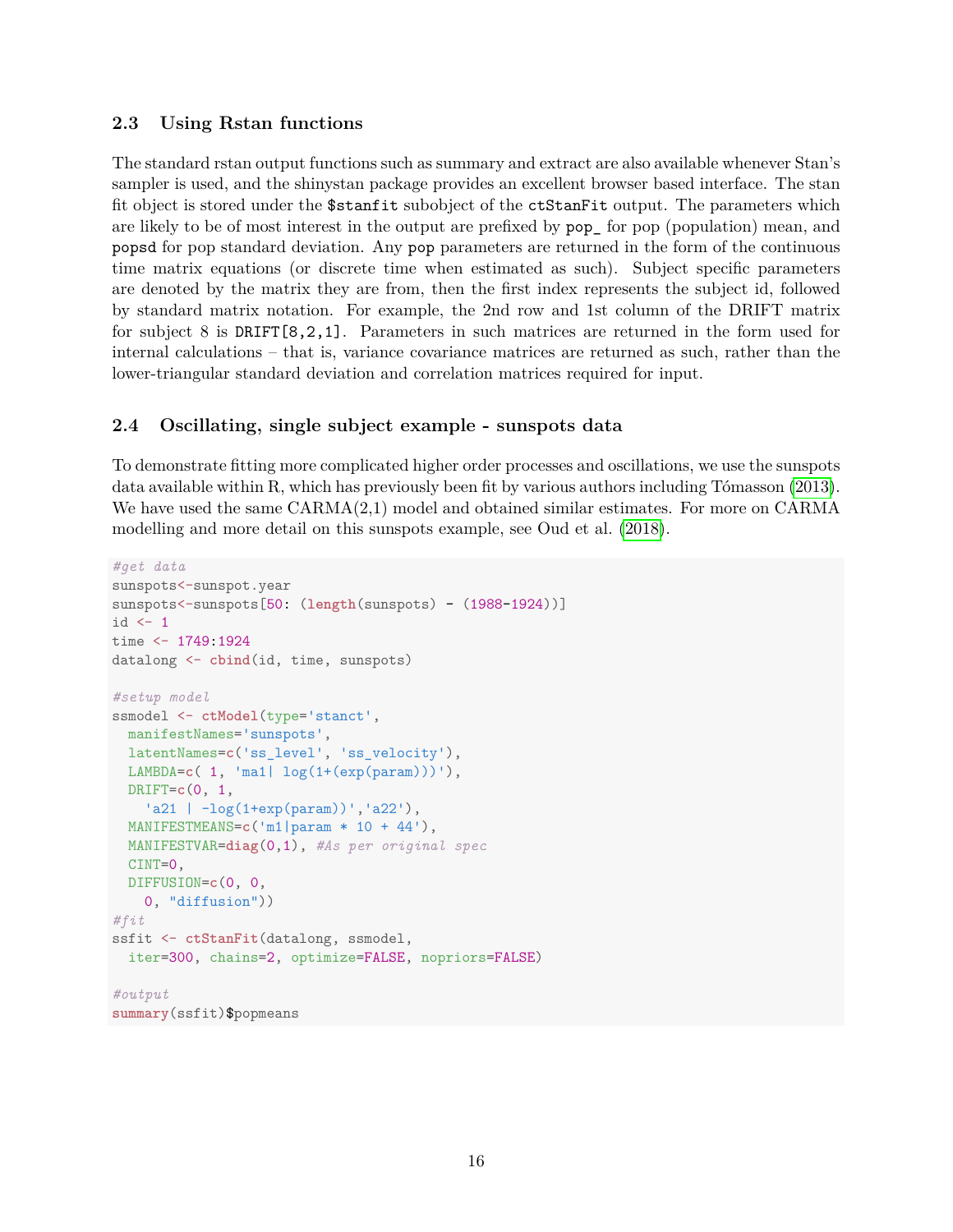## **2.5 Non-linearities**

The dynamic model that arises normally out of a typical ctsem model specification is linear, as the dynamic system and measurement matrices (DRIFT, MANIFESTVAR, etc.) do not vary over time. This can be changed by making certain elements of the matrices depend on the current state of the system. This is done by setting the element to a character string containing the reference to 'state', and the specific state. In a simple univariate, first order linear system, the DRIFT matrix would be  $1 \times 1$  and contain a character string such as 'drift11', indicating we want to estimate the parameter called 'drift11' for the DRIFT matrix. This parameter could however be made state dependent by specifying the DRIFT matrix element as a function of one or more parameters and latent states. Careful thought regarding the required model structure and restrictions is necessary. Here, we modify the oscillatorysunspots example from earlier, such that the oscillation damping factor is no longer constant but depends on the current level of sunspot activity. It is possible to reference the current states of the process by using the appropriate latent variable name, and additional parameters may be included so long as they are also specified in the PARS model element. Whenever a latent variable or additional parameter is referenced, additional formulas that are valid in the Stan language are also possible to use  $-$  "exp(ss\_level)" takes the exponent of the current state of the sunspot level latent variable, and would ensure positivity of the result, for instance. In the following example  $-\log 1p$  exp is used to ensure negativity using a more linear transform than the exponential.

```
sunspots<-sunspot.year
sunspots<-sunspots<sup>[50: (length(sunspots) - (1988-1924))]</sup>
id \leftarrow 1
time <- 1749:1924
datalong <- data.frame(id, time, sunspots)
m <- ctModel(type='stanct',
  manifestNames='sunspots',
  latentNames=c('ss_level', 'ss_velocity'),
  LAMBDA=c( 1, 'maillog(1+exp(param))),
  DRIFT=c(0, 1,
    '-log1p_exp(freqintercept + freqbylevel * ss_level)','a22'),
  MANIFESTMEANS=c('m1|param * 10 + 44'),
  MANIFESTVAR=diag(0,1), #As per original spec
  CINT=0,
  DIFFUSION=c(0, 0,
    0, "diffusion"),
  PARS=c('freqintercept', 'freqbylevel'))
ssfitnl <- ctStanFit(datalong, m)
```
## **2.6 Population standard deviations - understanding the transforms**

This section is intended as a helper to those trying to work through the various transformations found in the model. Internally, we sample parameters that we refer to as the 'raw' parameters  $$ these parameters have no bounds and are typically drawn from normal distributions. Both raw population mean and subject specific deviation parameters are drawn from normal $(0, 1)$  distributions. Depending on the specific parameter, various transformations may be applied to set appropriate bounds and priors. The raw population standard deviation for these raw parameters is sampled (by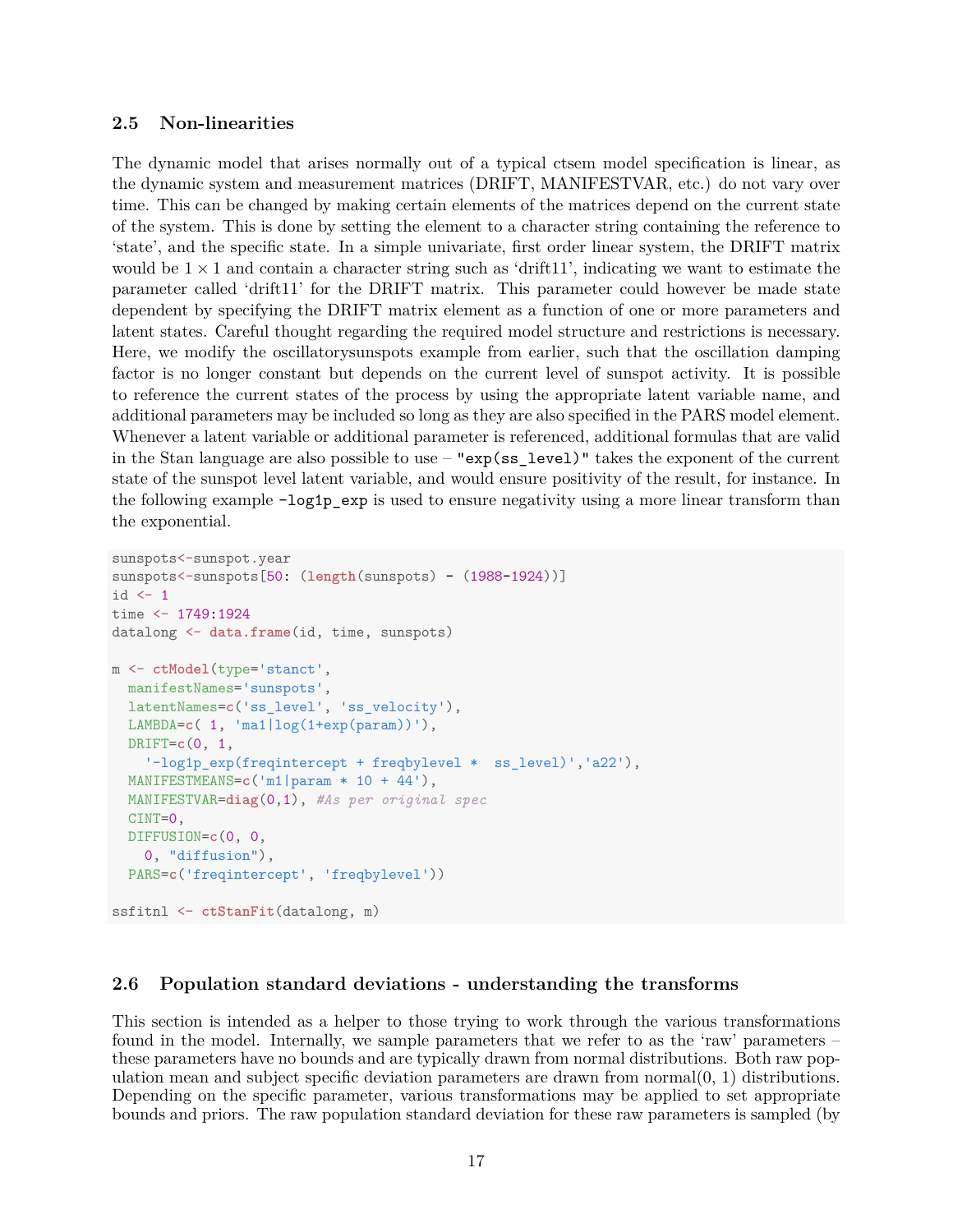default) from a normal $(0, 1)$  distribution called **rawpopsdbase**, which is by default transformed via an exponential function  $-$  this ensures the parameters are positive and the prior for the standard deviation is a lognormal distribution. This distribution can be altered via the model subobjects r awpopsdbase, rawpopsdbaselowerbound, and rawpopsdtransform. This distribution can also be scaled on a per parameter basis by the sdscale multiplier in the model specification, which defaults to 1. The following script shows a didactic sequence of sampling and transformation for a model with a single parameter, the auto effect of the drift matrix, and 3 subjects. Although we sample the priors themselves here, this is merely to reflect the prior and enable understanding and plotting. Note also that because we are only displaying the procedure for a single parameter here, we simplify things somewhat by avoiding calculations to determine the square root of the population covariance  $\text{matrix} - \text{with only one individually varying parameter, it is simply the standard deviation.}$ 

```
#set plotting parameters
par(mfrow=c(2,2), lwd=3, yaxs='i', mgp=c(1.8,.5,0),
 mar=c(3,3,3,1)+.1)
bw = .03n <- 999999 #number of samples to draw to from prior for plotting purposes
nsubjects <- 4 #number of subjects
#parameter specific transform
tform <- function(x) -log(exp(-1.5 * x) + 1) #default drift auto effect transform
#raw pop sd transform
sdscale <- 1 #default
rawsdtform <- function(x) exp(x * 2 -2) * sdscale #default
#sd approximation function
sdapprox \leq function(means, sds, tform) {
 for(i in 1:length(means)){
   sds[i] <- ((tform(means[i]+sds[i]*3) - tform(means[i]-sds[i]*3))/6 +
      (tform(means[i]+sds[i]) - tform(means[i]-sds[i]))/2) /2
 }
 return(sds)
}
#raw population mean parameters
rawpopmeans_prior <- rnorm(n, 0, 1) #prior distribution for rawpopmeans
rawpopmeans_sample <- -.3 #hypothetical sample
sdscale <- 1 #default
#population mean parameters after parameter specific transform
popmeans_prior <- tform(rawpopmeans_prior)
popmeans_sample <- tform(rawpopmeans_sample)
#plot pop means
plot(density(rawpopmeans_prior), ylim=c(0,1), xlim=c(-5,2),
 xlab='Parameter value', main='Population means')
points(density(popmeans_prior, bw=bw),col=2,type='l')
segments(y0=0,y1=.5,x0=c(rawpopmeans_sample,popmeans_sample),lty=3,col=1:2)
legend('topleft',c('Raw pop. mean prior', 'Pop. mean prior',
  'Raw pop. mean sample', 'Pop. mean sample'),lty=c(1,1,3,3), col=1:2, bty='n')
```

```
#population standard deviation parameters
```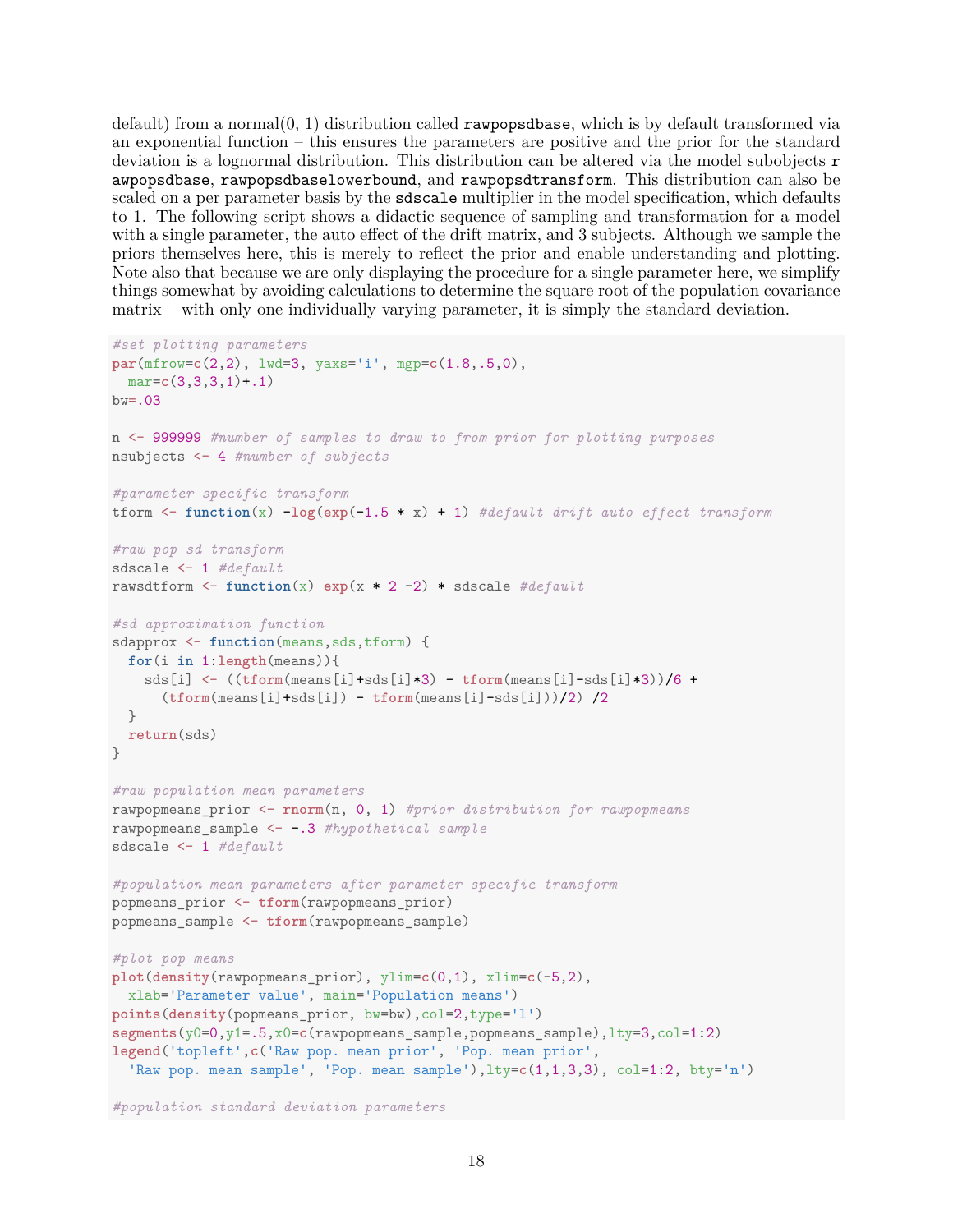```
rawpopsd_prior <- rawsdtform(rnorm(n, 0, 1)) #raw population sd prior
popsd_prior <- sdapprox(rawpopmeans_prior,rawpopsd_prior,tform)
#sample population standard deviation posterior
rawpopsd_sample <- rawsdtform(.9) #hypothetical sample
popsd_sample <- sdapprox(means=rawpopmeans_sample, #transform sample to actual pop sd
 sds=rawpopsd_sample,tform=tform)
#plot pop sd
plot(density(rawpopsd_prior,from=-.2,to=10,na.rm=TRUE, bw=bw), xlab='Parameter value',
  xlim=c(-.1,3), ylim=c(0,2), main='Population sd')
points(density(popsd_prior,from=-.2,to=10,na.rm=TRUE, bw=bw),type='l', col=2)
segments(y0=0,y1=1,x0=c(rawpopsd_sample, popsd_sample), col=1:2,lty=3)
legend('topright',c('Raw pop. sd prior','Pop. sd prior',
  'Raw pop. sd sample','Pop. sd sample'), col=1:2, lty=c(1,1,3,3),bty='n')
#individual level parameters
#marginal individual level parameters (given all possible values for mean and sd)
rawindparams_margprior <- rawpopmeans_prior + rawpopsd_prior * rnorm(n, 0, 1)
indparams_margprior <- tform(rawindparams_margprior)
plot(density(rawindparams_margprior,from=-10,to=10,bw=bw), xlab='Parameter value',
 xlim=c(-5,2), ylim=c(0,1), main='Marginal dist. individual parameters')
points(density(indparams_margprior,from=-10,to=.2,bw=bw),type='l',col=2)
legend('topleft',c('Raw individual parameters prior','Individual parameters prior'),
  col=1:2,lty=1,bty='n')
#conditional individual level parameters (given sampled values for mean and sd)
rawindparams_condprior<- rawpopmeans_sample + rawpopsd_sample * rnorm(n,0,1)
rawindparams_condsample<- rawpopmeans_sample + rawpopsd_sample * rnorm(nsubjects,0,1)
indparams_condprior<- tform(rawindparams_condprior)
indparams_condsample<- tform(rawindparams_condsample)
plot(density(rawindparams_condprior), xlab='Parameter value', xlim=c(-5,2),
 ylim=c(0,1), main='Conditional dist. individual parameters')
points(density(indparams_condprior),type='l',col=2)
segments(y0=0,y1=.5,x0=c(rawindparams_condsample, indparams_condsample),
 col=rep(1:2,each=nsubjects),lty=3, lwd=2)
legend('topleft',c('Raw ind. pars. prior','Ind. pars. prior',
 'Raw ind. pars. samples','Ind. pars. samples'), col=1:2, lty=c(1,1,3,3),bty='n')
```
In the top left of Figure [8,](#page-19-0) we can see the prior distribution of population means for, in this case, a diagonal (auto effect) of the drift matrix. The prior for the raw population distribution is a standard normal, while for the actual population distribution it is definitely not normal. We draw a hypothetical sample from the raw distribution, and show the resulting transformed value. To the right, the prior distribution of the raw population standard deviation is shown. This raw distribution is the same for all parameter types, but the resulting prior distribution of population standand deviations is also dependent on the parameter specific transform (although in this particular case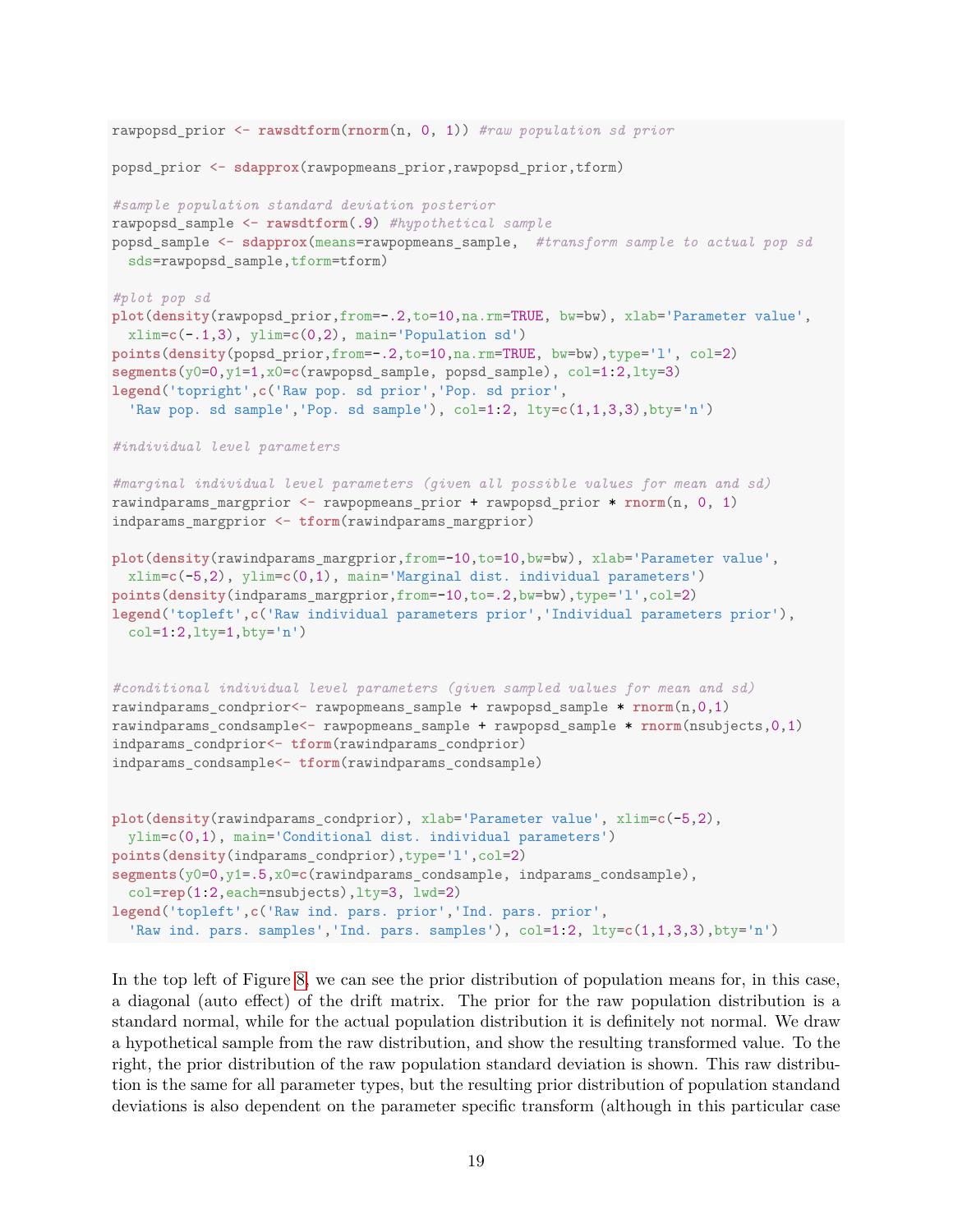<span id="page-19-0"></span>

Figure 8: Depiction of the prior distributions and sampling process through which individual specific parameters are determined. Note that the population sd is strictly positive, however the density plots involve some smoothing."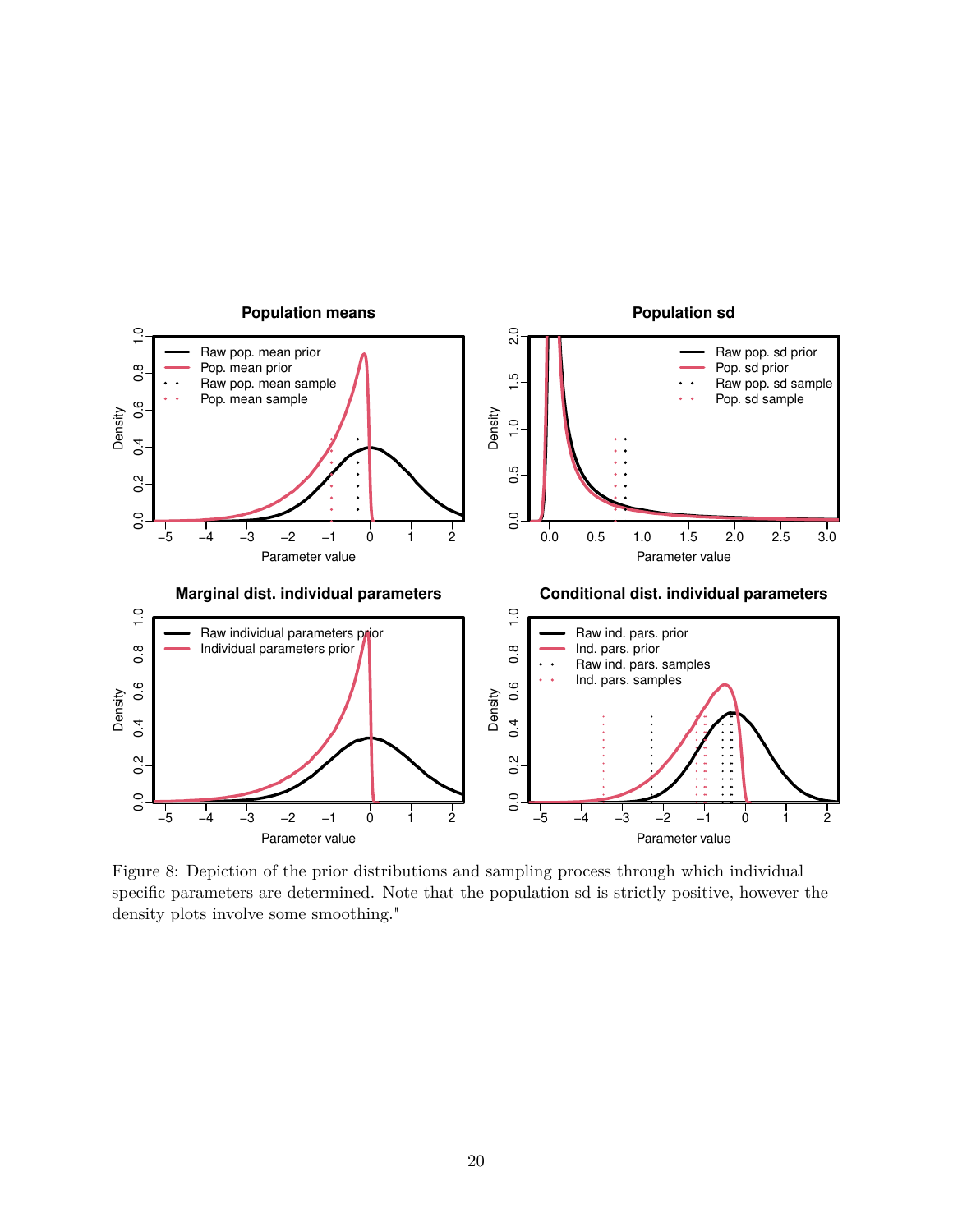the raw and actual population sd priors are almost the same). This dependency is most easily understood if one considers the case where the parameter specific transformation simply multiplied the raw parameter by  $2 - if$  we sampled a raw population sd of 1.5, the actual population sd sample would be 3.0. With nonlinear transformations, the dependency is not so easily calculated, and we use a sigma point approximation (Julier & Uhlmann, [1997\)](#page-20-6), as shown in the code, when it is necessary to plot or summarise the population sd. The lower left plot shows the prior distribution for individual level parameters, marginalising over the priors for population means and standard deviations. This plot is very similar to the means plot directly above it, just somewhat more spread out due to the additional variation included. Things get more interesting when we look at the lower right plot – here, we see the prior distributions for individual level parameters, conditional on the values sampled in the top row of plots. Along with the prior distribution, in this lower right plot we also draw samples for 4 subjects, showing both the raw individual parameter, and the individual parameter after the necessary transforms.

# **3 Conclusion**

With this work, we have described the basics of the hierarchical continuous time dynamic model, and provided detailed discussion on the usage of the R package ctsem (Driver et al., [2017\)](#page-20-3) for fitting such models to data. While the approach is necessarily somewhat complex, we believe it offers many interesting possibilities for understanding within-subject dynamics and their relation to between-subject differences, and hope that the overview of the software provided here encourages new and interesting applications of the model..

# **References**

- <span id="page-20-2"></span>Carpenter, B., Gelman, A., Hoffman, M. D., Lee, D., Goodrich, B., Betancourt, M., Brubaker, M., Guo, J., Li, P. & Riddell, A. (2017). Stan: A probabilistic programming language. *Journal of Statistical Software*, *76* (1).<https://doi.org/10.18637/jss.v076.i01>
- <span id="page-20-3"></span>Driver, C. C., Oud, J. H. L. & Voelkle, M. C. (2017). Continuous time structural equation modeling with r package ctsem. *Journal of Statistical Software*, *77* (5). [https://doi.org/10.18637/jss.](https://doi.org/10.18637/jss.v077.i05) [v077.i05](https://doi.org/10.18637/jss.v077.i05)
- <span id="page-20-0"></span>Driver, C. C. & Voelkle, M. C. (2018a). Hierarchical Bayesian continuous time dynamic modeling. *Psychological methods*, *23* (4), 774.
- <span id="page-20-5"></span>Driver, C. C. & Voelkle, M. C. (2018b). Understanding the time course of interventions with continuous time dynamic models. In K. van Montfort, J. H. L. Oud & M. C. Voelkle (Eds.), *Continuous time modeling in the behavioral and related sciences*. Springer International Publishing.<//www.springer.com/de/book/9783319772189>
- <span id="page-20-4"></span>Gelman, A., Carlin, J. B., Stern, H. S. & Rubin, D. B. (2014). *Bayesian data analysis* (Vol. 2). Chapman & Hall/CRC Boca Raton, FL, USA. [http://amstat.tandfonline.com/doi/full/10.](http://amstat.tandfonline.com/doi/full/10.1080/01621459.2014.963405) [1080/01621459.2014.963405](http://amstat.tandfonline.com/doi/full/10.1080/01621459.2014.963405)
- <span id="page-20-6"></span>Julier, S. J. & Uhlmann, J. K. (1997). A New Extension of the Kalman Filter to Nonlinear Systems,  $182 - 193.$
- <span id="page-20-1"></span>Neale, M. C., Hunter, M. D., Pritikin, J. N., Zahery, M., Brick, T. R., Kirkpatrick, R. M., Estabrook, R., Bates, T. C., Maes, H. H. & Boker, S. M. (2016). OpenMx 2.0: Extended structural equation and statistical modeling. *Psychometrika*,  $81(2)$ , 535–549. [https://doi.org/10.1007/](https://doi.org/10.1007/s11336-014-9435-8) [s11336-014-9435-8](https://doi.org/10.1007/s11336-014-9435-8)